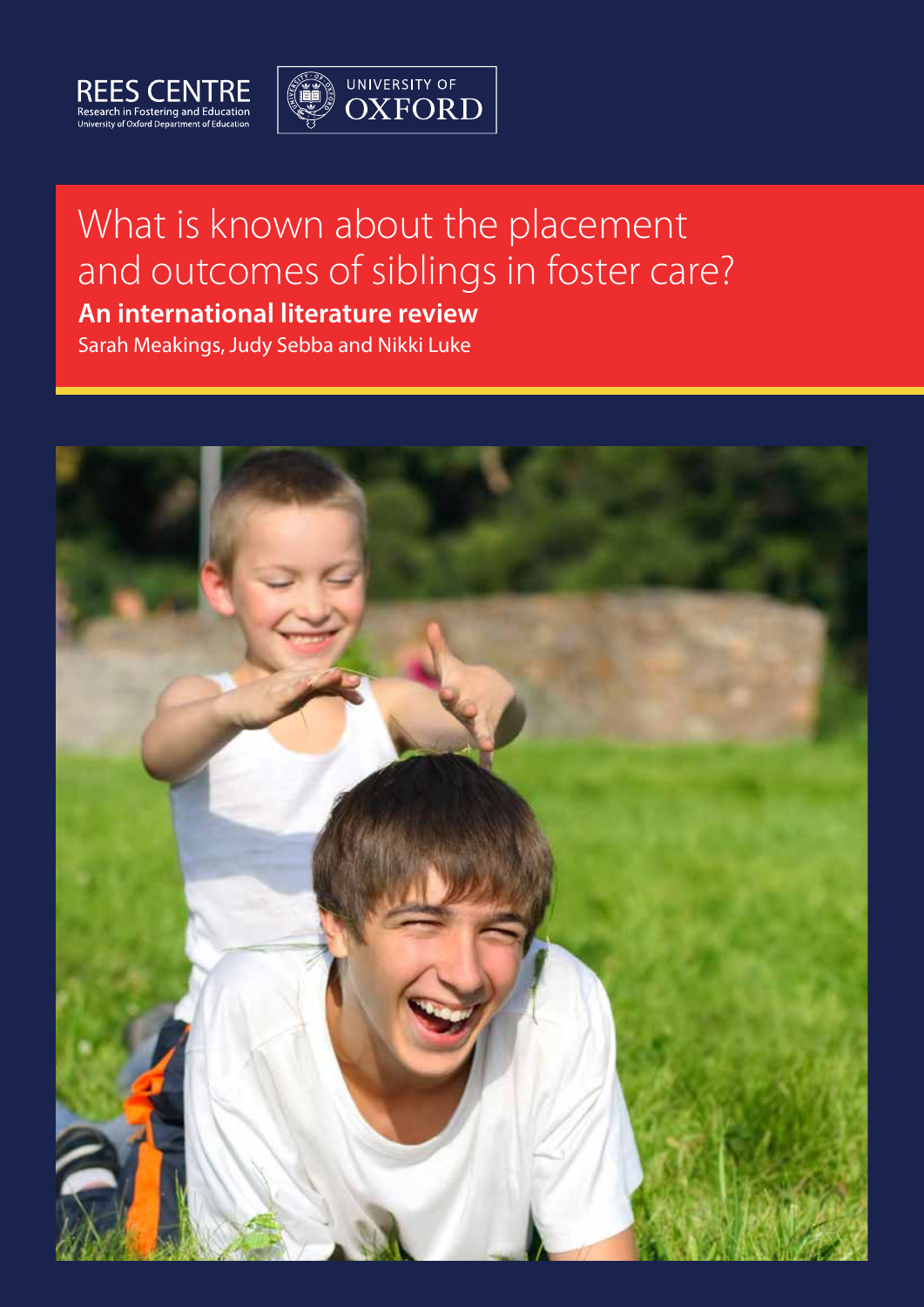## Acknowledgements

We are grateful for the comments received on an earlier draft from Paul Adams, Professor Robbie Gilligan, Dr Christine Jones, Dr Sara McLean, Vânia Pinto, Professor Ian Sinclair. We are also very grateful to the foster carers who offered their comments and support including Lynne Blencowe and Ellie Ott and to the care experienced people who provided feedback on being placed together or separated from their siblings. Thanks also to Andrea Diss and Sally Winiarski for proof reading and support on the publishing process.

Responsibility for the final text remains with the authors.

The Rees Centre for Research in Fostering and Education is supported by the Core Assets Group, an international children's services provider with a particular interest in fostering services in the UK and internationally, and other funders. The Centre's research agenda is developed in consultation with key stakeholders in the UK and internationally. These stakeholders include children and their foster carers, social workers, local authorities and managers across the public and independent sectors. The research undertaken and its publication is governed by the University ethics process, and conducted independently of any specific interest groups or funders.

## Sarah Meakings, Judy Sebba and Nikki Luke

**Rees Centre for Research in Fostering and Education University of Oxford**

February 2017

**© 2017 Rees Centre. All rights reserved ISBN: 978-0-9934738-8-3 eISBN: 978-0-9934738-9-0**

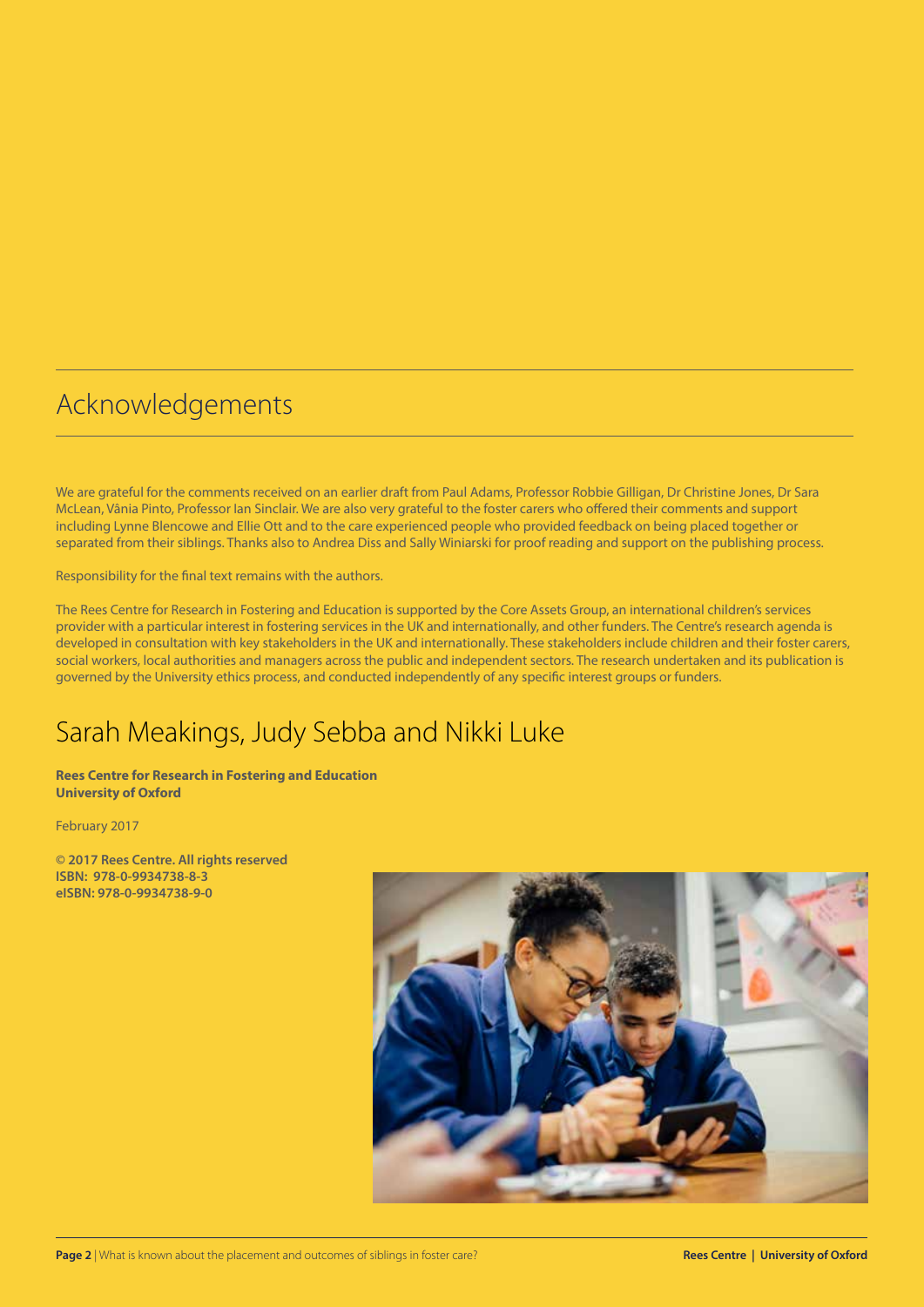# Contents

|        |            | Page 15                                                    |
|--------|------------|------------------------------------------------------------|
| Page 4 |            |                                                            |
| Page 5 | • Appendix | Page 16                                                    |
| Page 5 |            |                                                            |
|        |            | $\cdot$ Executive summary <b>Page 4</b> $\cdot$ References |

| • Main Report                                | Page 6  |
|----------------------------------------------|---------|
| • Background to review                       | Page 6  |
| • Aims and scope                             | Page 7  |
| • Methodology                                | Page 8  |
| • Operational definitions                    | Page 8  |
| • Key Findings                               | Page 9  |
| • Limitations of the<br>evidence base        | Page 12 |
| • Conclusions                                | Page 13 |
| • Recommendations for<br>policy and practice | Page 13 |
| • Recommendations for<br>further research    | Page 14 |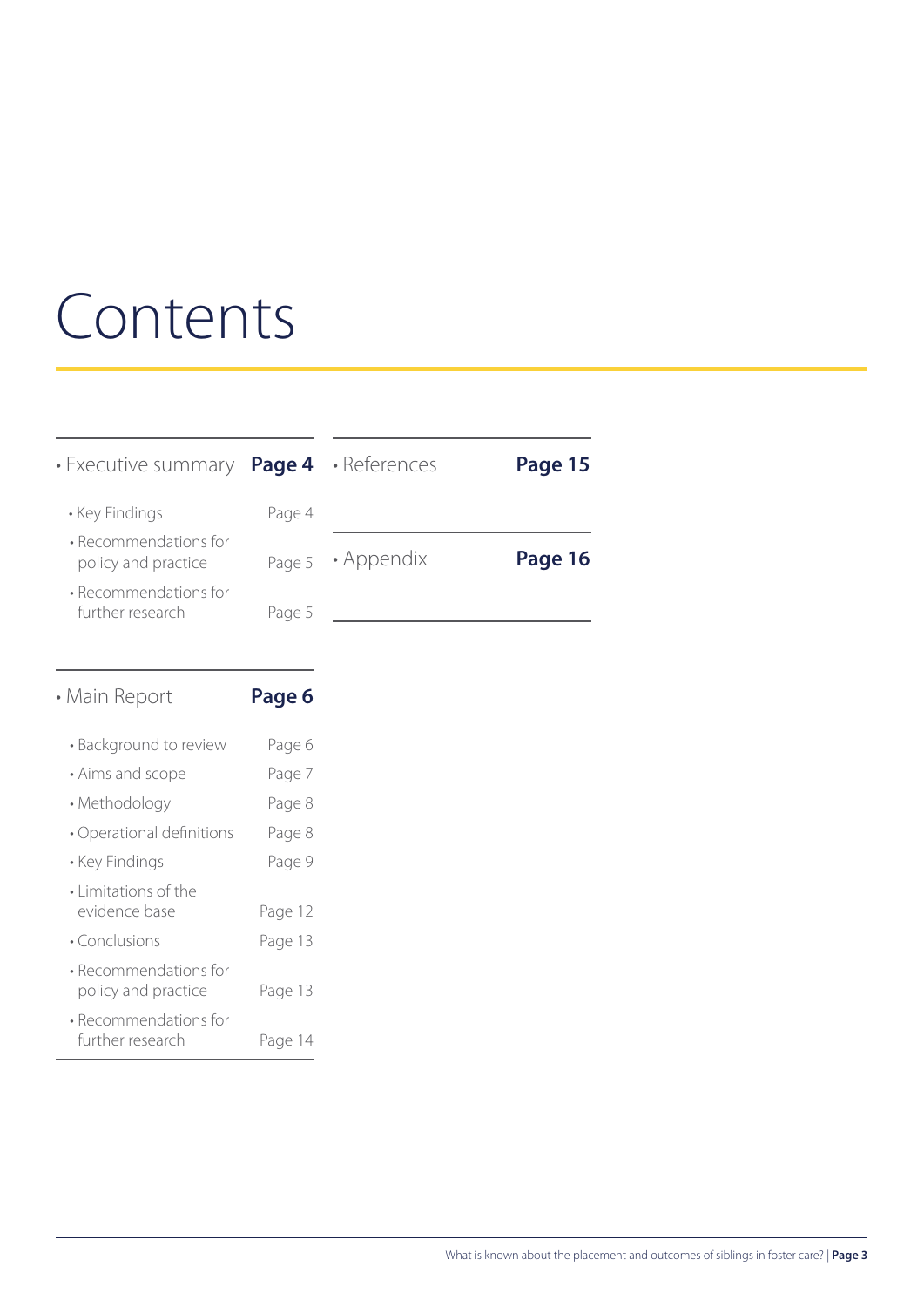# Executive Summary Key Findings

The Children and Young Persons Act (2008) places a duty on Local Authorities to accommodate siblings together in care, so far as is reasonably practicable and subject to welfare considerations. Existing reviews of the evidence support the coplacement of siblings in care, unless there is a justifiable, child-centred reason for separation. Five years ago, an Ofsted (2012) survey in England of more than 2000 looked after children found that nearly two thirds (63%) of the youngsters had at least one sibling also in care, yet 71% of these children were not in the same placement as all their brothers and/or sisters. More recently (Ofsted, 2015), the statistics for England show that not only has the percentage of those placed together increased, but the percentage assessed as needing to be placed separately has also increased.

This review of the international research examines what is known about the placement of siblings in foster care.

It synthesises the findings from studies that have examined factors associated with the decision to place children together with, or apart from siblings, and considers the evidence on a range of outcomes for joint or separate foster placements.

The over-arching review question is therefore:

What is known about the placement and outcomes of siblings in foster care?

The review focuses primarily on sibling groups in which at least two siblings are in non-kinship (stranger) foster care, although some studies do contain sub-samples of children in kinship foster or residential placements. Sibling groups in kinship care and those in residential care were excluded because their outcomes are known to differ from those in (stranger) foster care (e.g. Kiraly, 2015). In order to reduce the role these potential factors may have in any findings, this review focused on studies in which all or most of the population were in (stranger) foster care. Studies that examine specifically the placement of children in foster care, who have siblings that do not enter care, have been excluded.

Electronic databases and websites were used to identify 18 studies, 15 from the US, 2 from Australia and one from Canada. Comparisons across countries are subject to the limitations of different cultures and services. Studies identified for the review were published since 2000 and were written in English.

Most studies contained large samples. Five involved secondary data analysis of big administrative datasets mostly in excess of 10,000 young people, and four of these studies tracked young people over time. Other studies used questionnaire and interview material as the main source of evidence. The evidence base was more robust than has been the case in many of the previous reviews that we have undertaken.

A particular challenge in comparing the evidence from this review was around the way in which the term 'sibling' was defined. For example, the studies that utilised secondary data were constrained by predetermined definitions set in the databases (usually a maternal blood tie). Other studies defined siblings as those that had the same mother and had lived in the same home environment. Some of the more recent reviews asked the young people themselves to consider who they considered to be their sibling(s). Not all studies identified how siblings were defined.

Despite the acknowledged policy and practice imperative to place siblings in foster care together, except in the few cases where contra-indicated, evidence on the outcomes for sibling placements remains relatively sparse. Taken together, the evidence from the studies in this review suggest that the outcomes for children placed with siblings in foster care are mostly better than for those placed apart from siblings. Some young people with very severe behavioural issues seem to benefit from being placed apart. The two intervention studies included in this review show promising early findings around the use of fostering programmes designed to support siblings in foster care.

### Factors associated with the initial decision to place siblings together or apart

Overall, decisions to place children together with, or apart from siblings, were commonly linked to the timing of their entry into care relative to one another, age on entry into care, sibling group size and placement type.

- • Siblings who enter care at the same time are more likely to be placed together and those that initially are placed together are more likely to remain together.
- Siblings who are younger, those closer in age and those of the same gender are more likely to be placed together.
- Larger sibling groups are less likely to be placed together than smaller groups, though more likely than smaller groups to be placed with at least one sibling.
- • Sibling groups are more likely to be together in kinship care than in 'stranger' foster care.
- Behavioural difficulties and placement resources, including the availability and willingness of foster carers, are also important factors in placement decisions
- The reasons for placing siblings apart are not always known by children's case (social) workers.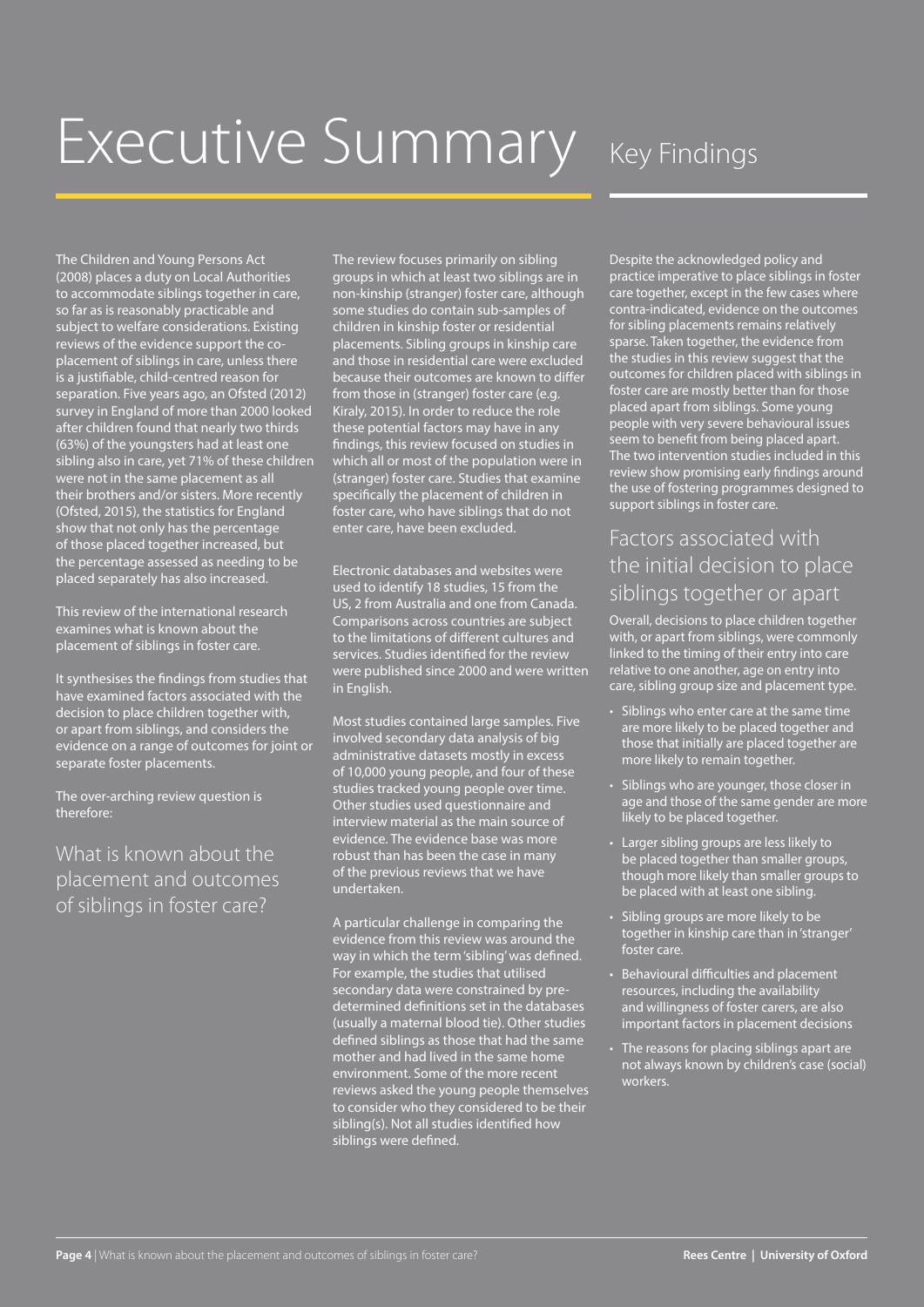## Recommendations for policy and practice for further research

# Recommendations

## Outcomes for siblings placed together or apart

- In the main, sibling groups placed together experienced greater stability of placement, although not all the studies that considered stability demonstrated this.
- • Older children separated from siblings, after having been in placement with them, were found to be at particular risk of placement disruption and a poor sense of belonging in the foster family.
- • Siblings placed together were more likely to reunify with the birth family, particularly when they enter care at a similar time to one another. Reunification of those placed together was also quicker.
- Most of the evidence on emotional and behavioural outcomes for children showed either no relationship with joint or separate sibling placements, or an improvement in particular circumstances. For certain children in certain conditions, sibling placements together were associated with more favourable mental health outcomes. However, improved behavioural outcomes for children with high levels of behavioural difficulties on entry into care were seen in those young people separated from siblings in care.
- • Only two of the 18 studies looked at educational outcomes and both reported a positive association between educational outcomes and being placed together.
- • Taken together, the findings provided qualified support to the argument for promoting childhood mental health through the provision of sibling placements.

The findings from this review support the legislation that requires local authorities to place siblings in care together where possible, subject to welfare considerations of the children. Since in a significant minority of cases this is not happening in practice, further work is needed to address the barriers to fully implementing this requirement. In particular:

- Young people should be more involved in placement decisions. There is increasing evidence from interviews with young people that involving the young person in their placement decision leads to better outcomes (Ofsted, 2016) and this applies equally to sibling group placements.
- Fostering service managers need to recruit foster carers who are able and willing to foster sibling groups, such as those with greater housing capacity and those with more experience in caring for multiple children with a range of needs. It is important too that foster carers are committed to helping facilitate contact between siblings placed apart.
- Fostering providers need to identify incentives to foster carers to take sibling groups including considering financial benefits, training and adequate support.
- To help inform service planning, fostering providers need to consider the developing body of evidence around the impact of intervention programmes designed to support siblings in foster care. The intervention studies in this review show promising early findings, not just in relation to the greater frequency of sibling coplacements, but also with reference to the improved quality of the sibling relationship for children in foster care.

Five key messages for future research emerge from this review:

- The definition of sibling adopted in future research must be clearly defined and as far as possible, attempts should be made to standardise definitions internationally in order to enable comparisons to be drawn across studies. Studies that artificially curb the parameters of what is defined as a sibling relationship, will only be able to present a partial understanding of the sibling experience.
- While several studies in this review utilised longitudinal designs, further studies should be encouraged to do so since this enables patterns of placement which change between being placed apart or together to be taken into account and longer term outcomes to be assessed. Continuity of placements and permanence are important outcomes to consider in all such studies.
- Further studies are needed to strengthen the evidence base around the relationship between sibling placement status and well-being. The way in which well-being is defined and measured varies greatly, which contributes to the challenges in obtaining clear evidence.
- • Given the proven relationship between education and subsequent employment, health, housing and crime, more studies are needed that consider the relationship with educational outcomes in the context of sibling placement status.
- There is an urgent need to develop and strengthen the evidence base regarding the effectiveness of intervention programmes aimed at supporting siblings in foster care.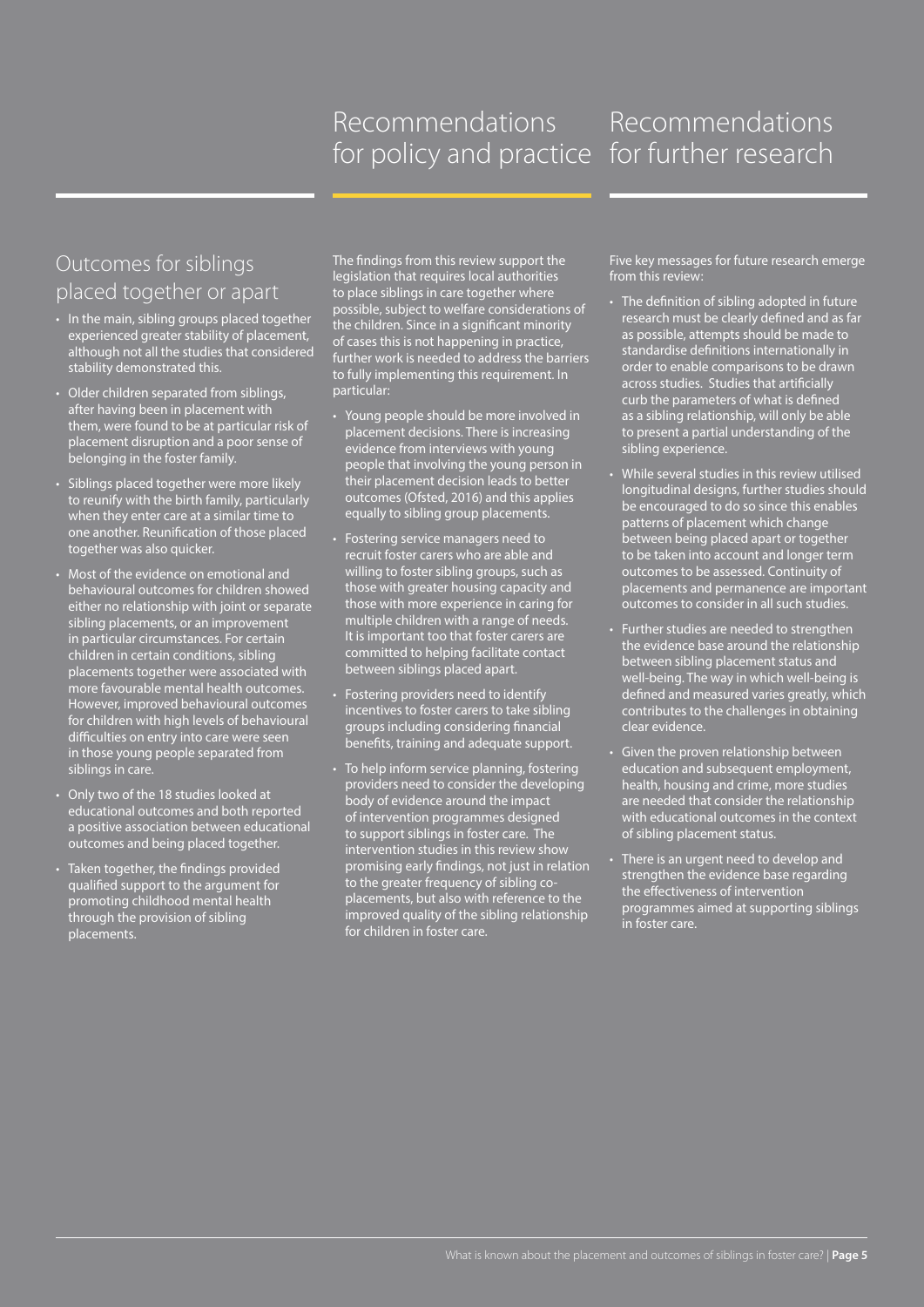# Main Report

## Background to review

The sibling relationship is one of the most enduring an individual may have over the course of their lifetime (Cicirelli, 1995). It tends to last longer than other key relationships, such as those with parents and partners and typically, children spend more time in interactions with siblings than with close others (Dunn, 2007). It has been estimated that up to 90% of the general population in the Western world have at least one brother or sister (Milevsky, 2011).

For better or worse, the significance of the sibling relationship in shaping children's development, adjustment and identity is well established (Dunn, 2002; Edward et al., 2006; Davies, 2015). The positive influences of sibling relationships on social, emotional and cognitive development have been demonstrated (see, for example, Azmitia and Hesser, 1993; Downey and Condron, 2004), as have the less desirable influences associated with enduring conflictual sibling interactions (Yu and Gamble, 2008; Gamble et al., 2011).

The importance of the sibling relationship over time has also been recognised (Rast and Rast, 2014). Even into old age, brothers and sisters can be a crucial source of mutual support and companionship (White, 2004). Although sibling relationships can be fraught and at times conflictual, brothers and sisters nevertheless tend to consider their ties to each other as ones that bind them together for life (Ross and Milgram, 1982). It has long been argued that children who grow up apart from siblings, and who lack contact or knowledge about them, may be deprived of support afforded by the sibling relationship in adult life (Kosonen, 1996; Herrick and Piccus, 2005).

The heightened significance of the sibling relationship in the context of children in care has been observed (Shlonsky et al., 2005) and identified as a source of protection and healing for children (McCormick, 2010). The presence of a sibling in out of home care, may help to provide a sense of emotional continuity and safety for children in an otherwise unfamiliar situation (Shlonsky et al., 2005). Although in the UK, the majority of children enter care with a known history of abuse and neglect (DfE, 2016; Welsh Government, 2016), knowledge about the significance

of the sibling relationship in the context of this maltreatment remains sparse (Katz and Hamama, 2016).

In the UK, the pioneering work by Rushton et al. (2001), paved the way for fresh thinking about the progress and associated complexities of placing siblings in care. The research team studied sibling relationships in a sample of 133 children in late permanent placements. They explored patterns of separation and reunion, and considered the outcomes for children when placed with and apart from siblings. The perceived success of placements were reliant on the quality of relationships within the families, including those between adults and children and between the children themselves. However, as the large majority of their sample (more than 80%) contained children in adoptive placements, their work falls outside the scope and purpose of this review.

### The legislative context to the placement of siblings in foster care

The Children and Young Persons Act (2008) in England, places a duty on local authorities to accommodate siblings together in care, so far as is reasonably practicable and subject to welfare considerations. Other countries have similar policies. For example, most jurisdictions in Australia advocate sibling placements. The Office of the Guardian for Children and Young People (2012) in South Australia states that siblings should be placed together whenever possible, and where separated, their contact should be facilitated, though it remains unknown whether this actually happens. Wojciak (2016) notes that prior to the US federal policy introduced in 2008, there was no federal legislation covering sibling placement. This policy states that 'reasonable' efforts must be made for siblings to be placed in the same foster care unless contrary to their wellbeing and that for those not placed together, frequent contact should be arranged unless contrary to their wellbeing.

A recent survey in England of more than 2000 looked after children, found that nearly two thirds (63%) of the youngsters had at least one sibling also in care, yet 71% of these children were not in the same placement as all their brothers and/or sisters (Ofsted, 2012). The statistics for 2014-15 (Ofsted, 2015) show that most brothers and sisters were placed together, and most were placed in accordance with their assessment. In 2014-15, 12,250 children entered care who had brothers and sisters also entering care, of which 81% were assessed as needing to be placed together but 13% of these were placed separately. The 19% assessed as needing to be placed separately were so. Although these numbers may seem encouraging, they did not take account of the placement status of the many more siblings already in care during that time.

### Existing reviews of the literature

In recent years, several published reviews have considered the evidence for the placement of siblings in foster care (see for example, Hegar, 2005; Washington, 2007; McCormick, 2010; Waid, 2014; Jones, 2016). However, given the variation in the scope and timing of each review, the studies that each has included have varied. Some reviews have combined foster care and adoption and most have included studies of kinship foster care. Drawing on the outcome data in her review of 17 studies, Hegar (2005) observed that children tend to fare at least as well, or better when placed in care with siblings. Two years later, Washington (2007) reviewed 11 studies. She reported strong evidence to support sibling group placements, unless there is compelling justification to place children apart. McCormick (2010) highlighted the failure of child welfare services in the USA to promote joint sibling placements, suggesting that the evidence supports the placement of siblings together in care whenever feasible.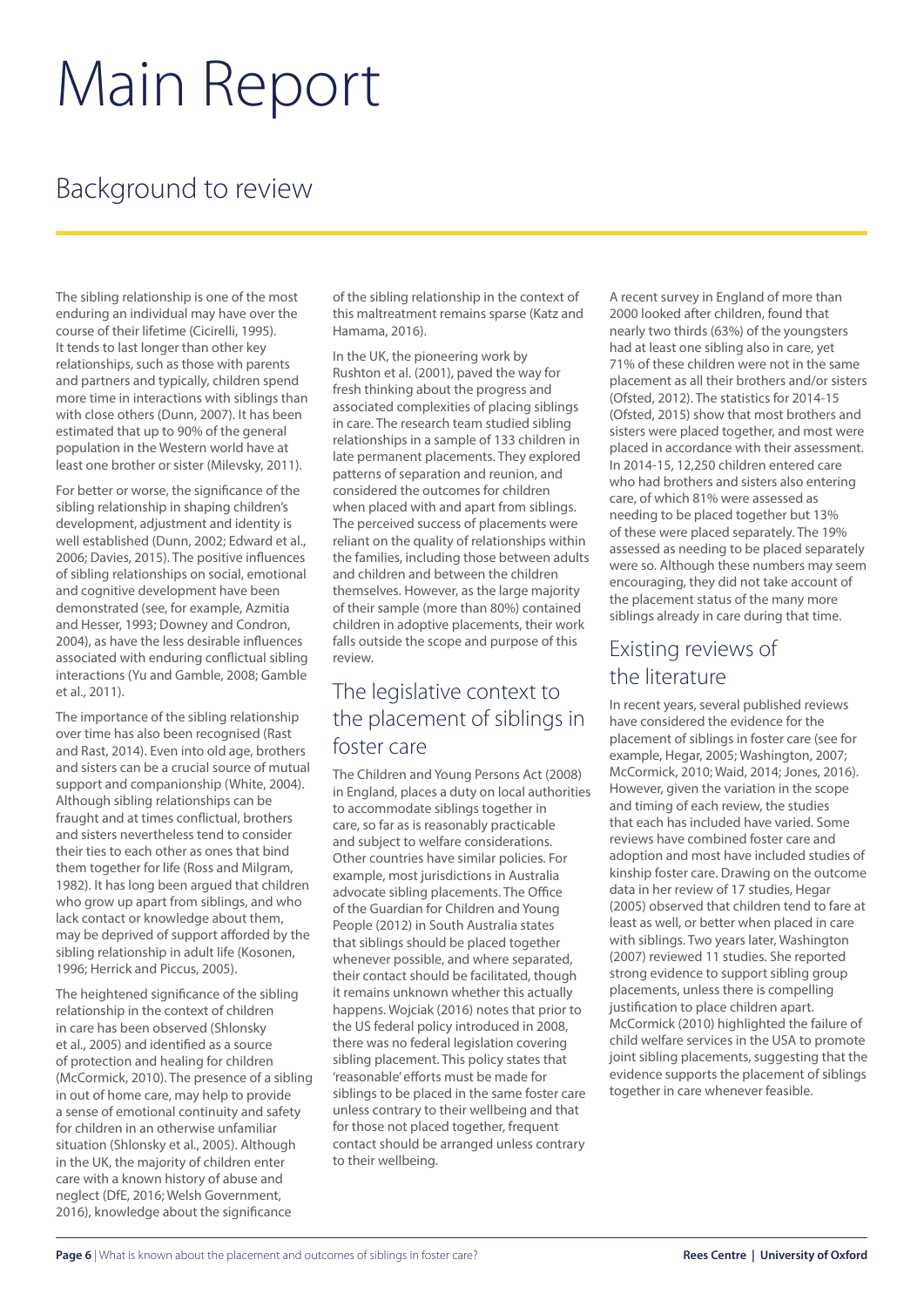## Aims and scope

Waid (2014) observed the particular benefits of sibling co-placement on stability and permanence, but noted that the evidence for sibling placement status on wellbeing was less clear-cut. More recently, Jones (2016) reviewed research on siblings in foster care and adoption. She concluded that the evidence supports the call for policy makers and practitioners to continue to develop and maintain sibling placements, when it is in the best interest of children. Finally, McBeath et al. (2014) considered the development of sibling relationships and sibling issues in child welfare and presented a typology of sibling related interventions for children in foster care. Taken as a collective body of evidence, the reviews support the co-placement of siblings in care, unless there is a justifiable, child-centred reason for separation.

Although the literature on the placement of siblings in care has been reviewed elsewhere both before and since the Children's and Young Person's Act (2008) became legislation, this review contributes to the knowledge base by collating contemporary evidence that focuses on the experiences and outcomes of siblings in foster-care. The recent review by Jones (2016), published after this review began, had a broader remit, in that it also included studies about sibling placements specifically in the context of adoption. Jones and Henderson at the University of Strathclyde are currently undertaking analysis of case files held by the Scottish Children's Reporters Administration in order to map the characteristics of sibling relationships of looked after children. The study seeks to influence the assessment and decision-making processes used by social work professionals and Children's Panel members regarding sibling placements and contact arrangements. As not yet completed, this study is not included in this review. Reviews that have considered the experiences and progress of siblings in both foster and adoptive placements (see also, for example Hegar, 2005; McCormick, 2010) have not always differentiated between the placements types when synthesising their findings.

Whilst an adoptive placement is always intended as a permanent arrangement, the same cannot be said for most foster care placements in England, where the preferred route to permanence is through reunification with the birth family (Boddy, 2013). It is not known if these differences affect social work decisions when placing siblings, whether sibling dynamics are influenced by the transient or permanent nature of placements, or indeed if and how the motivation and approach to supporting and strengthening sibling bonds differ between foster and adoptive families.

This review specifically sets out to provide clear evidence on what is known about the placement experiences and outcomes for siblings in foster care. It is essential to provide up-to-date evidence for those making decisions about the placement of siblings in care, so that the complexities and challenges facing fostering providers can be addressed from a strong evidence base.

This review of the international research examines what is known about the placement of siblings in foster care. More specifically, it draws together the knowledge on factors associated with joint or separate sibling foster care placements and considers the evidence on the outcomes for children, when placed together with, or apart from siblings.

The overarching review question is therefore: **What is known about the placement and outcomes of siblings in foster care?**

The review focuses primarily on siblings in non-kinship (stranger) foster care, although some studies do contain sub-samples of children in kinship foster or residential placements. Sibling groups in kinship care and those in residential care were excluded because their outcomes are known to differ from those in (stranger) foster care. For example, a recent synthesis of 16 studies of kinship care (Kiraly, 2015) noted that the kinship carers experience significantly poorer economic circumstances. Those in residential care have poorer educational outcomes (e.g. Sebba et al., 2015). In order to reduce the role these potential factors may have in any findings, this review focused on studies in which all or most of the population were in (stranger) foster care. Studies that specifically examine the placement of children in foster care, who have siblings that do not enter care, have also been excluded.

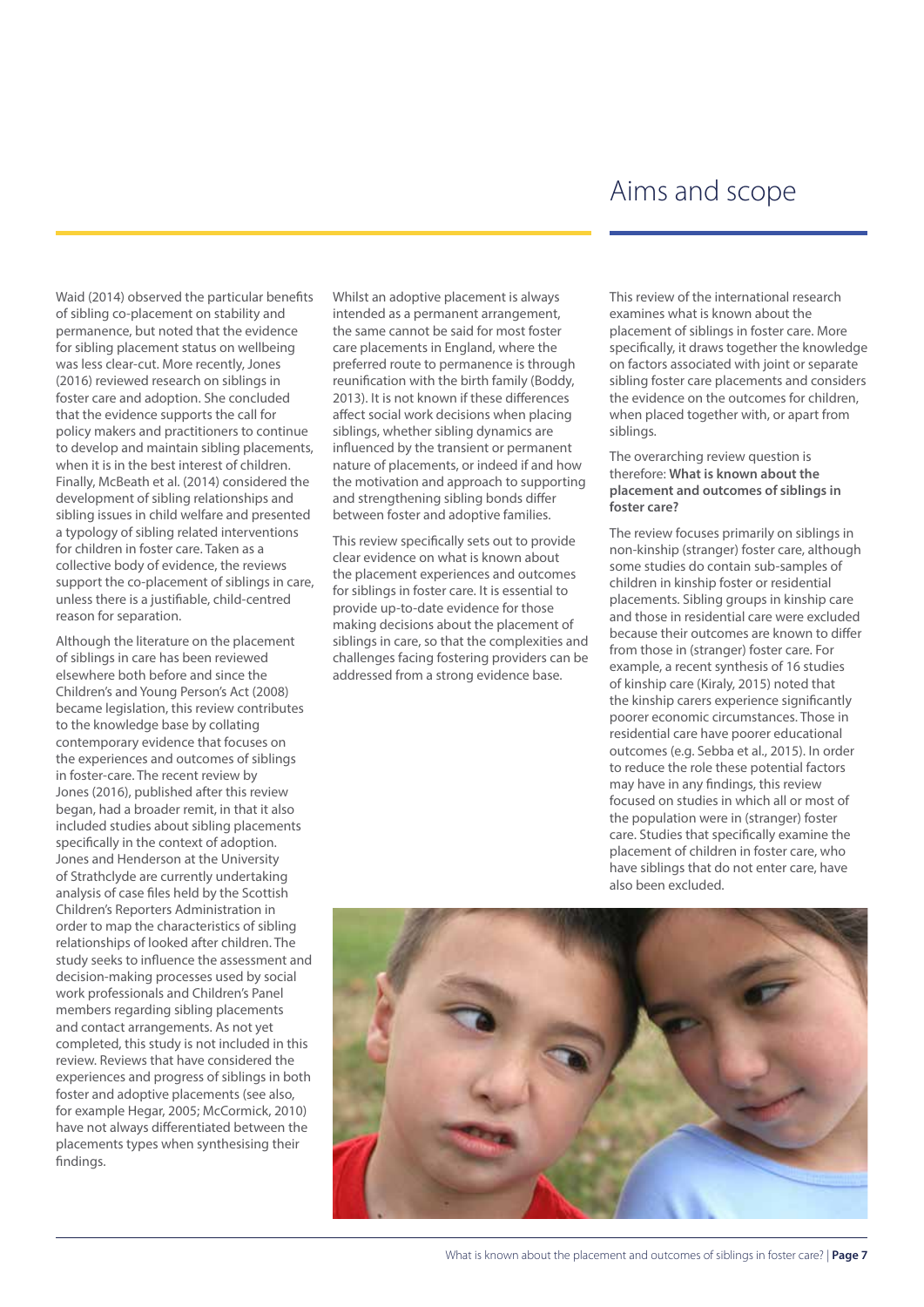## Methodology **Methodology** Methodology **Operational definitions**

The review synthesises findings from the international literature on siblings in foster care. A number of electronic databases were searched, including PsycInfo, SCOPUS, ASSIA, Social Policy and Practice, Social Services Abstracts and the Social Sciences Citation Index. Furthermore, the websites of key childhood research institutions including Coram/British Association for Adoption and Fostering, The Fostering Network, Social Care Institute for Excellence, Chapin Hall and Casey Family Programs were searched for relevant publications. The search terms comprised: ("foster care\*" OR "foster parent\*" OR "foster famil\*" OR placement\* OR "substitute famil\*" OR "family foster home" OR "out-of-home care" OR "out of home care" OR "looked after" OR "lookedafter" OR "alternative care") AND ("\*sibling\*" OR "\*brother\*" OR "\*sister\*" OR "twin\*" OR "separation").

No restrictions were placed on particular methodological approaches. Titles and abstracts of the publications identified from the electronic searching were screened for relevance.

### Status of the studies

The 18 research studies identified for inclusion in this review were selected from publications written in English since 2000. The studies originated from the following countries:

| <b>USA</b> | 15 |
|------------|----|
| Australia  |    |
| Canada     |    |

Further details of the publications can be found in the Appendix.

Five studies, with varying sample sizes (range 602 - 106,563), drew on administrative databases to conduct secondary data analysis (Shlonsky et al., 2003; Webster et al., 2005; Wulczyn and Zimmerman, 2005; Albert and King, 2008; Akin, 2011). Secondary data analysis was also carried out by Hegar and Rosenthal (2011), who used the database from a national study of child and adolescent well-being in the US. Other studies used questionnaires, interviews and surveys, with respondents comprising the young people themselves (Linares et al., 2007; Barth et al., 2007; Richardson and Yates, 2014; McDowall, 2015; Wojciak, 2016), foster carers, (Tarren-Sweeney and Hazell, 2005; Leathers, 2005; Barth et al., 2007; James et al., 2008), birth parents (Linares et al., 2007) and caseworkers (Drapeau et al., 2000; Leathers, 2005; McDowall, 2015). Several studies made use of standardised measures, usually the Child Behavioural Checklist (Tarren-Sweeney and Hazell, 2005; Barth et al., 2007; Wojciak et al., 2013).

Most studies used either a longitudinal research design to track placement changes over time, or a cross-sectional design to capture a snapshot of the circumstances surrounding sibling placement status and related experiences. Two intervention studies were included in the review. Rast and Rast (2014) conducted a case controlled study of a specialist fostering programme that prepares siblings for permanence. Linares et al. (2015) carried out a pilot randomised trial to evaluate the outcomes of an intervention for siblings living together in foster care. The programme aimed to increase positive interaction, reduce conflict and promote conflict mediation strategies.

All but two of the studies presented at least some of their data quantitatively. In their qualitative study, James et al. (2008) considered the placement experiences of siblings in care, with material generated from in-depth interviews with care leavers. The paper by Wojciak (2016) contained a thematic analysis of what it meant for young people in foster care to have a brother or sister.

A key methodical challenge associated with any study of siblings in foster care relates to the way in which siblings are defined and how sibling placements are characterised. A comparison of the studies under review was complicated by the varied and sometimes nuanced ways in which these variables were conceptualised. When comparing findings, it is important to remain mindful of the different operational definitions used in the studies.

### Siblingship

The definition of a sibling in the reviewed literature varied considerably. The term was not always defined (Akin, 2001; Shlonsky et al., 2003; Barth et al., 2007; Wojciak, 2013; Rast and Rast, 2014; Wojciak, 2016), or was briefly outlined (Tarren-Sweeney and Hazell, 2005). For those studies that used administrative databases, sibling identification was reliant on the pre-determined categories set out in the records. Wulczyn and Zimmerman (2005) acknowledged the limitation to the identification of siblingship in their study, which used a database that linked siblings only through a maternal blood tie. Another study identified children to be siblings only when they shared a parent (or other caregiver) and had lived together (Leathers, 2005). The twofold criterion of sharing a mother and having the same home environment to identify siblingship, was used elsewhere (Drapeau et al., 2000; Linares et al., 2007; Linares et al., 2015). Albert and King (2008) identified siblings in their database by linking those children who shared the same address. In contrast, Hegar and Rosenthal (2011) used a database that included a record of who the children themselves considered siblings. Other more recent studies have embraced a similarly broad definition, by asking participants themselves to identify their siblings (Richardson and Yates, 2014). In these studies, full, half, step and adoptive siblings were identified by the young people. McDowall, (2015) asked the young people to identify their siblings, with the proviso that they originate from the birth family. In their small-scale qualitative study, James et al. (2008) noted variation in the way in which siblings were conceptualised by children's caregivers, including biological, step, half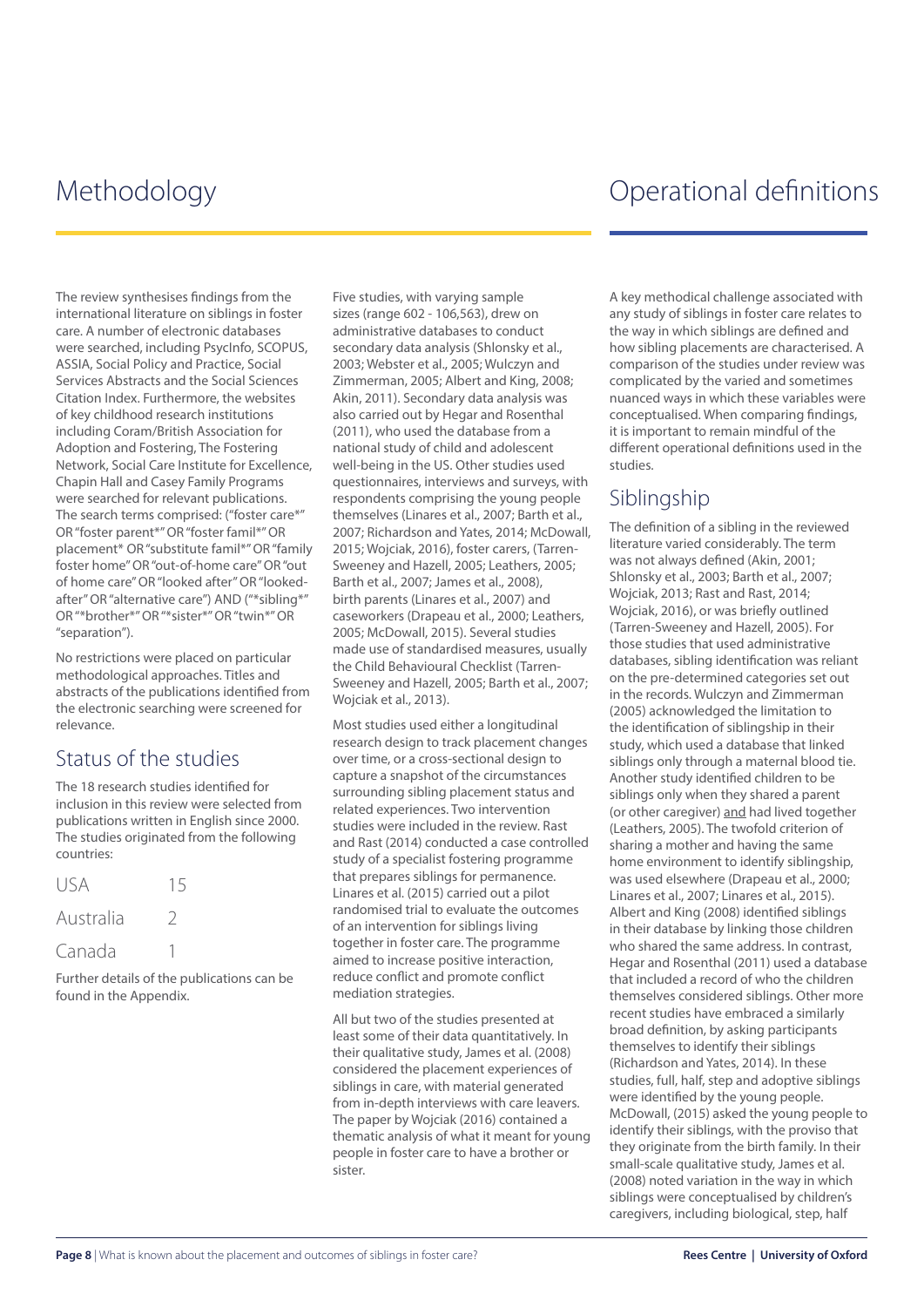## Key Findings

and de-facto siblings (i.e. siblings acquired through placement in out of home care).

### Sibling placements

The studies under review also revealed marked variation in the way in which sibling placements were conceptualised. Tarren-Sweeney and Hazell (2005) identified two types of sibling placement: 1] living with one or more sibling/s and 2] all siblings residing elsewhere. Shlonsky et al. (2003) and Rast and Rast (2014) also used two groups: 1] placed with at least one sibling 2] placed with all siblings. However, by definition, these two categories are not mutually exclusive. Drapeau et al. (2000) set out two types of sibling placement, linking them with the living arrangements the children had prior to entering care. She identified an 'intact' placement as one that contained the same set of siblings who were living together immediately before their foster care placement. A 'split' placement was defined as one in which at least one child who had been living with sibling/s immediately before entering care, had been placed apart from them. Barth et al. (2007) also used two categories: 1] placed with sibling/s and 2] not placed with siblings (or placed alone). However, the 'placed alone' category combined children placed separately from their siblings with those children placed alone in care because they did not have siblings. For the purpose of informing this review, the findings that do not differentiate between children separated from siblings in care and children in care without siblings, must be considered in the context of this limitation.

Several studies used three categories to distinguish between a placement with all siblings and those with some siblings. The categories comprised: 1] living together with all siblings 2] living apart from all siblings and 3] living with at least one, but not all siblings (Webster et al., 2005; Albert and King, 2008; Wulczyn and Zimmerman, 2008; Akin, 2011; Hegar and Rosenthal, 2011; McDowall, 2015).

Given the high frequency of placement moves that many children in care experience (e.g. Sebba et al., 2015), there are clearly limitations in categorising children according to the placement they have at a particular point in time. Some researchers have attempted to adopt more sophisticated category systems in order to address this. For example, Leathers (2005) developed a strategy for coding placement patterns that reflected both the current and historical situation. She argued that the examination of the sibling placement status at a fixed point in time, would fail to capture the potential effects of placement types that children had previously encountered. Her sibling placement categories comprised: 1) placed alone (and has always been placed alone), 2) placed alone (with a history of sibling placement) 3) placed with sibling/s (with a history of inconsistency) 4) placed with sibling (and has always been placed with siblings). Linares (2007) also described the placement status of children in the context of change, with categories comprising: 1) siblings, always placed together, 2) siblings always placed apart and 3) siblings, initially placed together, now placed apart.



## Factors associated with the initial decision to place siblings together or apart

Several studies in the review examined factors that seemed to have contributed to the placement status of siblings in foster care. A number of variables repeatedly were shown to be considered in the decision of whether to place children together with, or apart from siblings. Most often these related to the timing of entry into care, age on entry into care, sibling group size and placement type.

#### **Timing of children's entry into care**

A relationship has been established between sibling placement status and the timing of children's entry into care in relation to that of their brothers and/or sisters. The evidence suggests that children who enter care at the same time as their sibling/s (or within a month of each other) are more likely to be placed together, than those who enter care more than one month apart (Shlonsky et al., 2003; Wulczyn and Zimmerman, 2005; Webster et al., 2005; Albert and King, 2008). For example, Shlonsky et al., (2003) showed that siblings who enter foster care within 30 days of one another, are almost four times as likely to all be placed together, then those who enter care a month or more apart. They highlighted some logistical challenges associated with the co-placement of siblings when entry to care is sequential, citing the example of a child being placed in a foster home that is full by the time their sibling enters care. Wulczyn and Zimmerman (2005) showed that just 10% of siblings who entered care on the same day were completely separated from all their siblings. They further found that the initial sibling placement status strongly determined the longitudinal placement pattern, in that siblings placed together at the outset were more likely to remain together over time, whilst siblings separated on entry into care, were more likely to remain apart.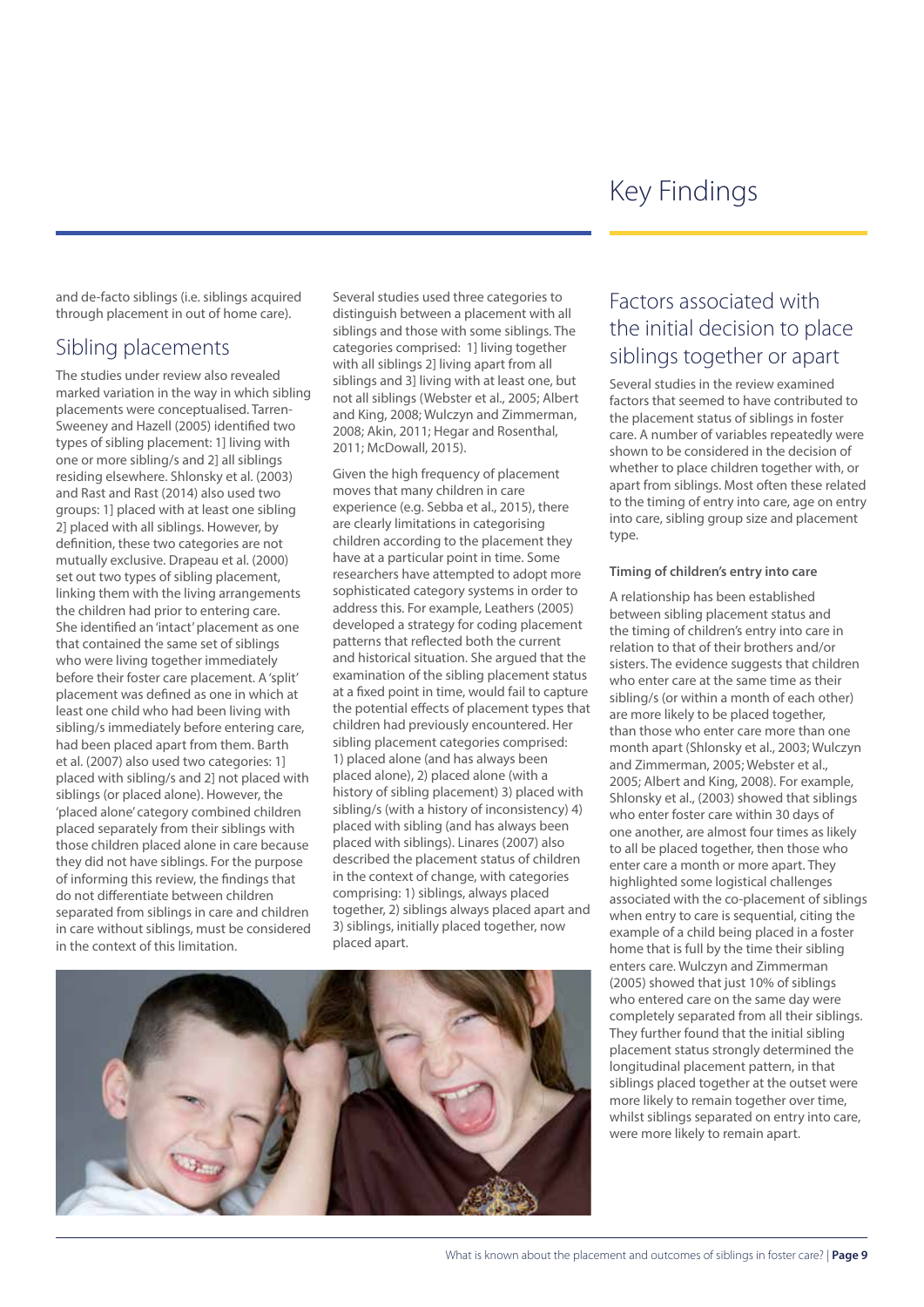#### **The age of the child**

A child's age has been identified as influential in determining sibling placement status – with younger children (e.g. mean age of 9 in Drapeau et al., 2000) in the main, more likely to be placed with siblings (Drapeau et al., 2000; Shlonsky et al., 2003; Wulczyn and Zimmerman, 2005). However, Shlonsky et al. (2003) also found that whilst teenagers were the least likely to be placed with siblings in care, when a decision was made to split a sibling group, the very youngest in the group were also more likely to be placed separately. The association between age at entry into care and sibling placement status was not borne out in the study by Tarren-Sweeney and Hazell (2005).

The age differential between children is also an important factor associated with the placement status of siblings, with those closer in age more likely to be placed together (Drapeau et al., 2000; Shlonsky et al., 2003; Albert and King, 2008), even when other factors are controlled (Wulczyn and Zimmerman, 2005). Sibling groups with an age span of more than four years from oldest to youngest child have been shown to be half as likely to be placed together, as those sets of siblings where the age span between oldest and youngest is less than four years (Shlonsky et al., 2003). The likelihood of siblings with an age difference of less than 6 years being placed together from the outset, stands at 85%. This drops to 69% for siblings separated in age by more than six years (Wulczyn and Zimmerman, 2005).

#### **Size of the sibling group**

The size of the sibling group affects placement status, with smaller group sizes generally associated with joint sibling placements (Drapeau et al., 2000; Shlonsky et al., 2003; Wulczyn and Zimmerman, 2005; Albert and King, 2008). Perhaps unsurprisingly, Shlonsky et al., (2003) showed that although smaller sibling group sizes were associated with the sibling group being placed completely intact, as the size of the sibling group got larger, the likelihood of the children all being placed together diminished. They also found that as the size of the sibling group increased, so too did the likelihood of being placed with at least one sibling, when other factors were controlled (Wulczyn and Zimmerman, 2005). In their study, Albert and King (2008) observed that 82% of sibling groups containing two children were placed together. In contrast, only 37% of sibling groups containing four children were placed together. Shlonsky et al. (2003) found that sibling group sizes of five or more, are almost never placed together, even if they enter care at the same time.

#### **Placement type**

A strong association exists between placement type and the living arrangements of siblings in care. Children in kinship care are more likely than those in stranger care to be residing with at least one sibling (Shlonsky et al., 2003; Tarren-Sweeney and Hazell, 2005; Wulczyn and Zimmerman, 2005) and more likely to be in placement with all their siblings (Shlonsky et al., 2003).

#### **Other factors**

Sibling pairs of the same gender have been shown to be more likely to be placed together than mixed gender pairs (Shlonsky et al., 2003). Leathers (2005) asked caseworkers to state the key reason why 82% of the 197 children in her study had been previously separated from a sibling in foster care. A third of respondents cited concerns about children's behaviour and a fifth (19%) were separated due to a lack of placement resources. For nearly one in five children (19%), the reason for their separation from siblings was unknown by caseworkers. In their qualitative study, James et al. (2008) suggested that the decision to place siblings together and/ or the ability to sustain joint sibling placements seemed to be influenced by several factors, including the extent of conflict shown between the children and the willingness and ability of foster carers to accommodate sibling groups. A non-relative carer in the study described the demands and challenges she faced in keeping a sibling group together:

*"What would you do with them? You can't do that [not keep them]. I couldn't; I couldn't live with that … My husband [said], 'this is more work than we bargained for'… I said, 'Well, yep, but when have we ever backed down from a challenge …' and how can you look at them and say, "Oh sorry, we don't want you either..." Yeah, I mean, it's really hard…I'm kind of trapped at least for my own person, conscience perspective. And, like I said, not trapped in a negative way! Just there is no alternative. There was no way to undo it at that point."*  (James et al., 2008, p.98)

McDowall (2015) asked case workers to rate their success in ensuring that the children in their care were placed with siblings. To this end, only 17% thought they had been either 'quite' or 'very' successful, whilst 30% said they had achieved 'little' or 'no' success. The activity identified by case workers to help place siblings together in care included recruiting, assessing and encouraging suitable carers and advocating on behalf of the sibling group to decision makers and stakeholders. Case workers also highlighted the importance of providing adequate support to carers who took on a sibling group placement.

Overall, the studies suggest that decisions to place children together with, or apart from siblings, were commonly linked to the timing of their entry into care relative to one another, with those entering at the same time being more likely to be placed together. Younger siblings are more likely to be placed together, as are smaller sibling groups, in particular those spanning a more limited age range.

### Outcomes for siblings placed together or apart

Despite the policy and practice imperative to place siblings together in foster care whenever it is in their best interest, the body of evidence on the outcomes for children when placed together with or apart from siblings, remains somewhat limited. One particular methodological challenge in designing such a study lies in the control of confounding variables. So, for example, it may be that children with less trauma and fewer behavioural problems are more likely to be placed with a brother or sister, and thus have better outcomes, regardless of sibling placement status. There is not a consistent approach amongst the studies in this review, in controlling for the effects of potential confounding factors.

Furthermore, the direction of the relationship between variables cannot be inferred or assumed from all the studies in this review. Whilst it may be shown, for example, that children in placement with siblings have fewer emotional and behavioural difficulties than those separated from their siblings, it is not known whether higher levels of emotional and behavioural difficulties led to a greater likelihood of being placed separately, or whether being placed separately led to a decline in emotional and behavioural wellbeing.

With these limitations acknowledged, the findings on the outcomes for children when placed together or apart from siblings are presented under four themes: 1] placement stability and cohesion within the foster family; 2] permanence (including reunification); 3] health and wellbeing; and 4] educational progress.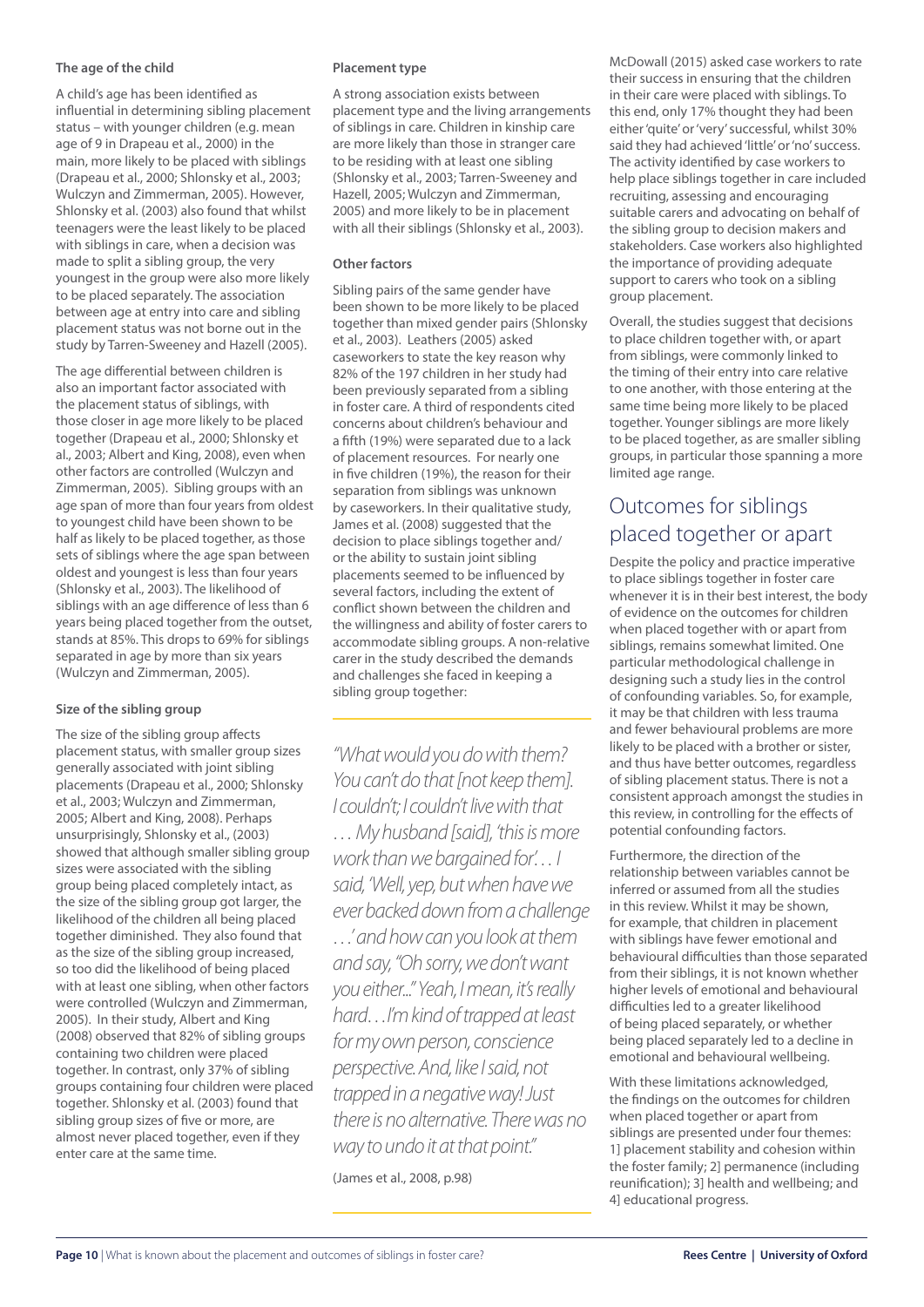#### **1. Placement stability and cohesion**

The relationship between sibling placement status and placement stability was considered in several studies. As a whole, the evidence suggests that sibling coplacements are generally more stable and certainly no less stable than placements in which siblings have been separated.

Drapeau et al. (2000) showed that children separated from one or more sibling(s) at the point of entry into care, experienced greater instability than those who remained living with the same set of siblings after entry into care. They also observed that children in the intact sibling group were perceived as having more harmonious relationships with their brothers and sisters than children in the split sibling groups. Similarly, McDowall (2015) showed greater placement stability for children who lived with some or all of their siblings. Leathers (2005) found that placement with a consistent number of siblings, was associated with fewer placement disruptions than for children placed alone, with a history of joint sibling placements. The continuity of the placement appeared to help promote a sense of belonging and integration for children, through the experience of stable sibling relationships. Older children separated from siblings, after having been in placement with siblings, were found to be at particular risk of disruption and a poor sense of belonging in the foster family. Hegar and Rosenthal (2011) found that those children living with part of their sibling group, expressed more positive feelings of closeness to carers and foster family members than those living apart from all siblings.

Tarren-Sweeney and Hazell (2005) showed that children separated from all their siblings experienced similar placement stability to those placed with at least one sibling. Whilst not significant, they observed a trend for greater placement instability specifically amongst girls separated from all siblings. Albert and King (2008) suggested a relationship between placement stability and sibling placement status. Their findings showed that whilst 61% of children living with all their siblings had experienced a single placement, the same was true for only 36% of children living in a partially intact sibling group, and for 45% of children completely separated from siblings.

Rast and Rast (2014) compared the outcomes for children in receipt of a foster care programme that prepares sibling groups for permanency, with children and their siblings in receipt of traditional foster care. Not only were children in the intervention group more likely to be placed with siblings, they also experienced greater placement stability than those who received traditional foster care. In the randomised control trial by Linares and colleagues

(2015), the intervention group of siblings and their foster carers received an 8-week training programme, aimed at reducing conflict and promoting parental mediation in the sibling relationship. Findings showed better cohesion amongst siblings in the intervention group than in the comparison group, with higher interaction quality and lower sibling conflict during play. Foster carers in the intervention group reported more conflict mediation strategies and lower sibling physical aggression from the older toward the younger child, than those in the comparison group.

#### **2. Permanence (including reunification)**

There is evidence to suggest that joint sibling placements in foster care are associated with a greater chance of birth family reunification (Webster et al., 2005; Albert and King, 2008), as well as an increased likelihood of quicker reunification, especially for children who have always been placed together in care (Albert and King, 2008). Reunification has also shown to be more likely for siblings placed together in foster care at the outset, and when their entry into care is close in date (Webster et al., 2005). Notably, Webster et al., (2005) found that the size of the sibling group did not predict reunification.

In their study of foster care exit routes to permanence, Akin (2011) established a relationship between sibling placements and the increased likelihood of achieving reunification, guardianship or adoption. However, this did not hold true for partially intact sibling group placements. Routes to permanence were statistically higher only when all children in the sibling group were placed together in foster care. In contrast, Leathers (2005) found that sibling placement status was not associated with re-unification. Findings also showed that children living alone in foster care, after having previously lived with a sibling in care were less likely to leave their foster placement through guardianship or adoption. Rast and Rast (2014) found that children in their intervention group (foster care service that prepares sibling groups for permanence), did achieve permanence more quickly than those in traditional foster care placements.

#### **3. Health and wellbeing**

The studies that examined the emotional and behavioural wellbeing and adjustment of children in the context of sibling placement status provided conflicting evidence. Taken together, the findings provide limited support to the argument for promoting childhood mental health through the provision of sibling placements. For certain children, in particular conditions, sibling placements were associated with more favourable mental health outcomes.

Linares (2007) found that placement group type (always together, always apart, initially together then separated) was not associated with reported child behaviour problems when followed up at 14 months. However, a more refined analysis showed that those children in disrupted placements (initially together then separated), with high initial behaviour problems were rated as having fewer problems at follow-up, while siblings in disrupted placements with low initial behaviour problems, were rated as having more problems at follow-up. Hegar and Rosenthal (2011) also showed no overall association between sibling placement type and behavioural problems, as reported by parents, young people and teachers. However, for the sub-sample of children in non-kinship foster care, teacher reports of externalising problems were significantly greater in the splintered group (placed with at least one, but not all siblings), than in the split group (placed with no sibling/s).

In examining the evidence for an association between sibling placement type and mental health status, Tarren-Sweeney and Hazell (2005) found gender to be an important factor. No significant differences were shown in the mental health of boys placed with a least one sibling, when compared to boys separated from all of their siblings. However, girls separated from all of their siblings had significantly poorer mental health and poorer peer relationships than girls residing with at least one sibling.

Richardson and Yates (2014) carried out a five minute speech sample with 170 recent care leavers, in which the young people were asked to talk uninterrupted about what is was like for them in foster care, and how the experience affected or influenced them. An association was found between sibling co-placement and a better coherence of their life narrative, especially for males. These researchers link this 'meaning making' reflected in the narrative with personal growth and well-being.

Wojciak et al. (2013) showed that amongst children not living with their sibling(s), those with greater contact reported more positive sibling relations. Positive sibling relationships, as perceived by the young people, significantly mediated the effect of trauma on internalising symptoms.

More recently, Wojciak (2016) asked young people to describe, since being in foster care, what it meant for them to have a brother or sister. It was important for children to know that they were connected to someone and were not alone, that they had someone to depend on and someone to love them, 'no matter what'. Children were saddened by the experience of separation from their siblings, and living apart had an impact on the intensity of their relationship. Being placed apart from siblings, then reunited, could create particular challenges: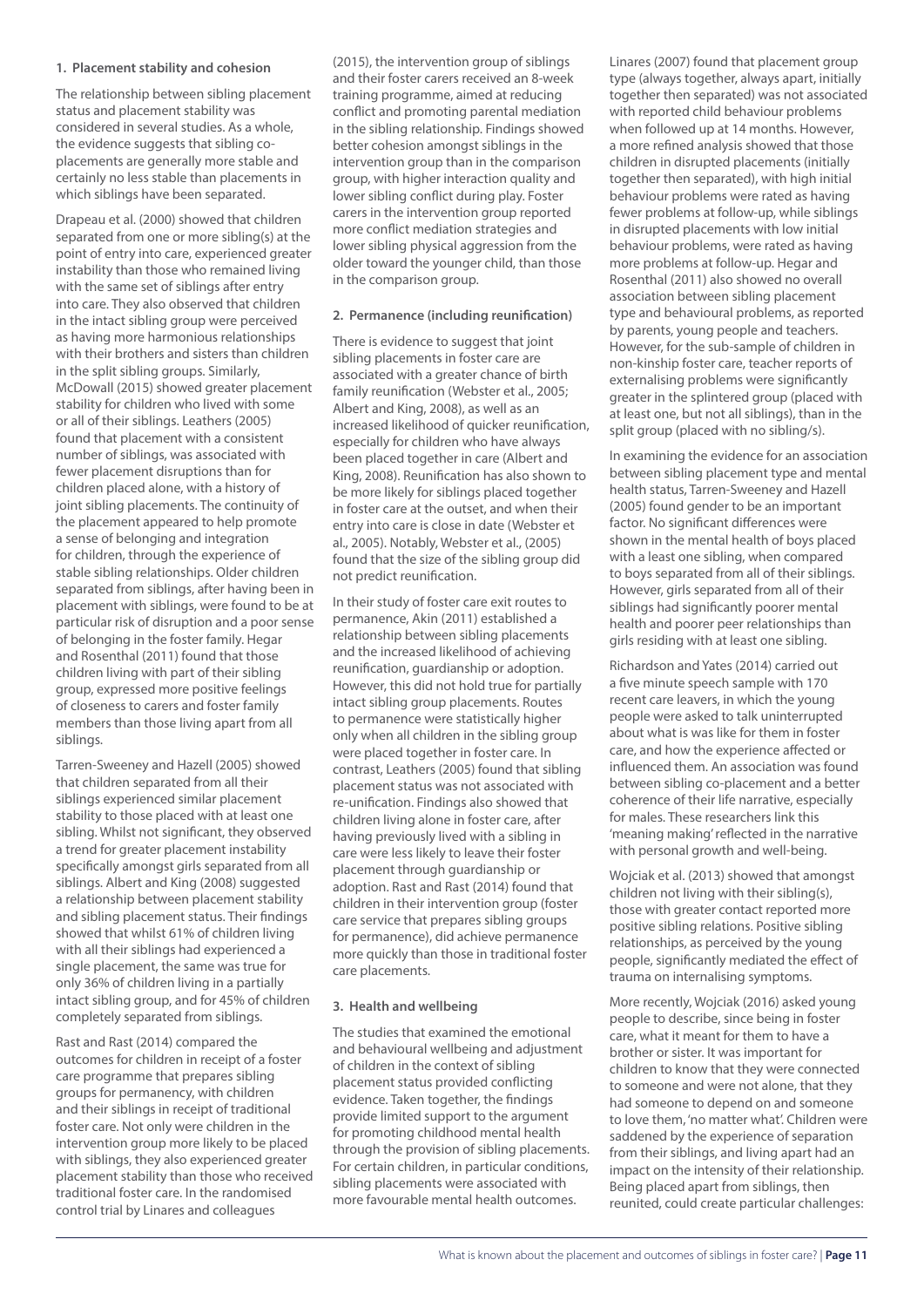*"Um, I think it is harder to be separated then come back together because even though we are together we still tend to push each other away harder than sibs that live with each other, because we don't want to be hurt."*

(Wojciak, 2016, p.5)

#### **4. Educational progress**

As a group, the educational attainment of care experienced children is poor (Flynn, Tessier and Coulombe, 2013). The educational progress of looked after children has been thoroughly investigated in relation to certain placement characteristics, such as placement type and placement stability (Sebba et al., 2015). However, to date, very little is known about the influence that sibling placement status has on children's educational progress. Just two studies in the reviewed literature made any reference to educational outcomes for children in the context of living together with, or apart from siblings in care. The limited findings suggest that sibling coplacements are associated with more favourable educational outcomes than for siblings living separately. Using teacher ratings, Hegar and Rosenthal (2011) found that children placed with all their siblings performed better than those who were separated from some or all of their sibling group. In their study, Richardson and Yates (2014) showed an association between the length of time spent in foster care with at least one sibling and better educational competence (including attainment, conduct and values). The educational progress of looked after children, in the context of sibling placement status is an under-researched area worthy of further investigation.

## Limitations of the evidence base

In examining what is known about the placement of siblings in foster care, existing reviews of the literature have noted the methodological advances in the research undertaken (Washington, 2007; Jones, 2016). Whilst the findings from this review support this observation, they also highlight the complex design challenges inherent in studies that examine placement patterns and outcomes for siblings in foster care.

The identification of siblingship is a fundamental construct that should be addressed in any study about siblings. As well as existing through blood ties, siblingship can be formed legally through adoption, or by way of familial affinity. Siblings in this review were defined variously across the studies, sometimes they were not defined at all. Those studies that relied on pre-determined categories, set in administrative databases, were limited in their scope of determining what constituted a sibling. In the US, individuals are typically linked to state databases in such a way that only children who share the same mother can be identified as siblings (Hegar and Rosenthal, 2011). In effect, paternal half siblings and siblings who grow up together, but are not biologically related are not routinely afforded sibling status. In essence, a number of studies in this review considered only some of the children's sibling networks. A rigidity and a lack of clarity in classifying the sibling relationship has implications for study replicability, as well as the use of findings to inform policy and practice.

In their commentary on the trends in the literature about siblings in foster care, Shlonsky et al. (2005) observed the importance of acknowledging who children themselves consider as brothers and sisters. They suggest that the failure to incorporate less traditional sibling bonds (such as those developed though affinity) may seriously compromise our understanding of siblings and their significance to children in care. Lery et al. (2005) noted that research on siblings can be bound by the lack of criteria used to define the nature of meaningful sibling relationships. This observation held true for most studies in this review.

The studies in this review that used a crosssectional design, provided a snap shot of placement status and experiences at a point in time. However, for some children, their foster care history will have contained episodes of being both placed together and placed apart from siblings. The simple categorisation of a child's placement status on a given day does allow for the consideration of previous placement arrangements. This is a particularly salient point given that Leathers (2005) showed placement continuity to be associated with more favourable outcomes. Furthermore, children with longer foster care episodes are more likely to feature in cross-sectional samples. This observation was also made by Shlonsky et al. (2003), who noted the longer than average episodes of foster care in cross-sectional studies, compared to studies that contain a cohort of children tracked from care entry to exit. Finally, most of the evidence comes from the USA. The different contextual systems in the countries should be acknowledged, which may limit the transferability of some of the findings.

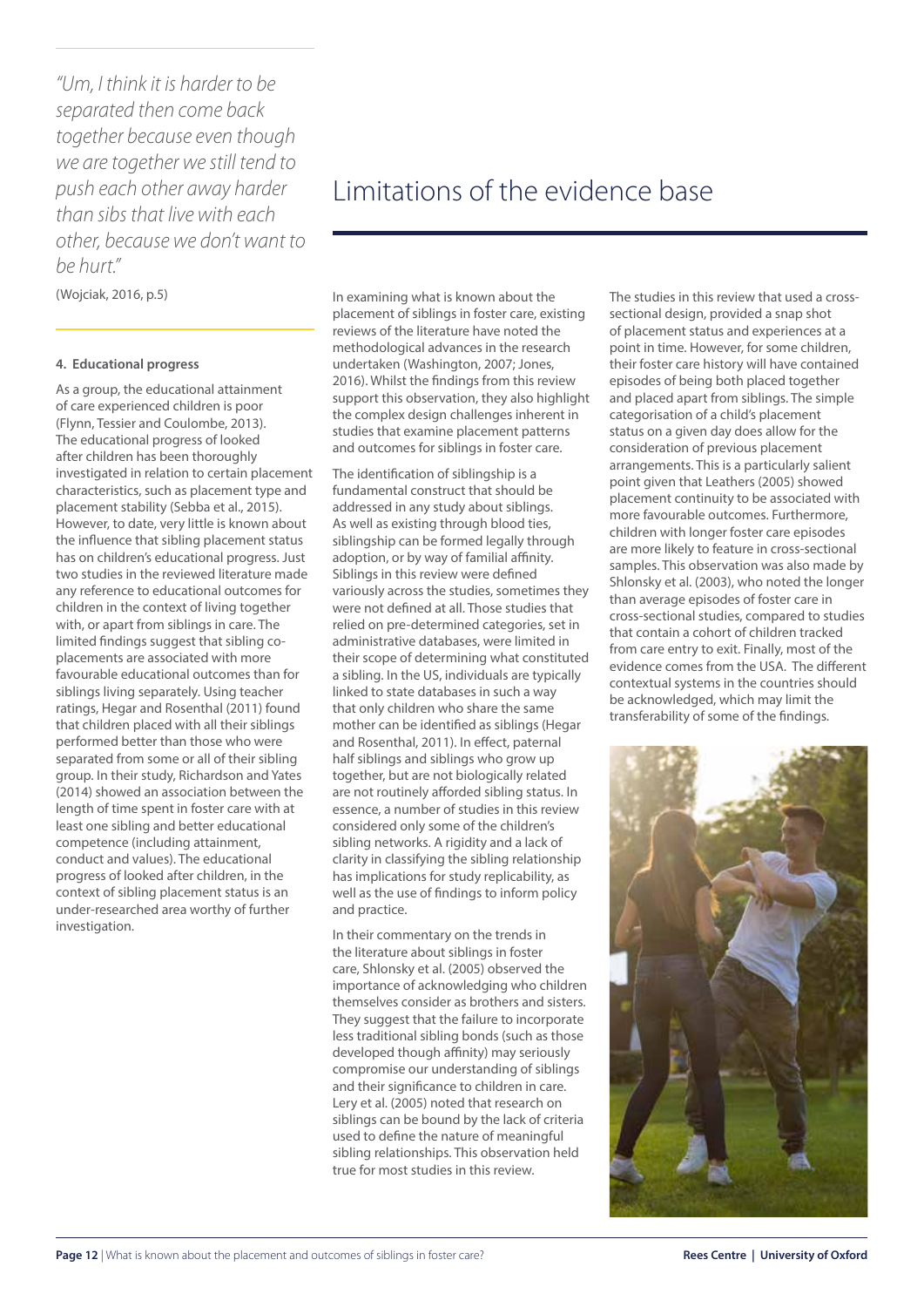# Conclusions

## Recommendations for policy and practice

Despite the acknowledged policy and practice imperative to place siblings together in foster care, evidence on the outcomes for sibling placements remains relatively sparse. Taken together, the evidence from the studies in this review suggests that the outcomes for children placed with siblings in foster care are mostly better than for those placed apart from siblings. Some young people with very severe behavioural issues seem to benefit from being placed separately from their sibling(s). The two intervention studies show promising early findings around the use of fostering programmes designed to support siblings in foster care.

### Factors associated with the initial decision to place siblings together or apart

Overall, decisions to place children together with, or apart from siblings, were commonly linked to the timing of their entry into care relative to one another, age on entry into care, sibling group size and placement type.

- • Siblings who enter care at the same time are more likely to be placed together and those that initially are placed together are more likely to remain together.
- Siblings who are younger, those closer in age and those of the same gender are more likely to be placed together.
- Larger sibling groups are less likely to be placed together than smaller groups, though more likely than smaller groups to be placed with at least one sibling.
- • Sibling groups are more likely to be together in kinship care than in 'stranger' foster care.
- • Behavioural difficulties and placement resources, including the availability and willingness of foster carers, are also important factors in placement decisions
- The reasons for placing siblings apart are not always known by children's case (social) workers.

## Outcomes for siblings placed together or apart

- In the main, sibling groups placed together experienced greater stability of placement, although not all the studies that considered stability demonstrated this.
- Older children separated from siblings, after having been in placement with them, were found to be at particular risk of placement disruption and a poor sense of belonging in the foster family.
- Siblings placed together were more likely to reunify with the birth family, particularly when they enter care at a similar time to one another. Reunification of those placed together was also quicker.
- Most of the evidence on emotional and behavioural outcomes for children showed either no relationship with joint or separate sibling placements, or an improvement in particular circumstances. For certain children in certain conditions, sibling placements together were associated with more favourable mental health outcomes. However, improved behavioural outcomes for children with high levels of behavioural difficulties on entry into care were seen in those young people separated from siblings in care.
- Only two of the 18 studies looked at educational outcomes and both reported a positive association between educational outcomes and being placed together.
- Taken together, the findings provided qualified support to the argument for promoting childhood mental health through the provision of sibling placements.

It is important to acknowledge the variation in decision making processes across the four countries of the UK that may create different opportunities and barriers. The findings from this review support the legislation that requires local authorities to place siblings who enter care together where possible, subject to welfare considerations of the children. Since in a significant minority of cases this is not happening in practice, further work is needed to address the barriers to fully implementing this requirement. In particular:

- Young people should be more involved in placement decisions. There is increasing evidence from interviews with young people that involving the young person in their placement decision leads to better outcomes (Ofsted, 2016) and this applies equally to sibling group placements.
- Fostering service managers need to recruit foster carers who are able and willing to foster sibling groups, such as those with greater housing capacity, and those with more experience in caring for multiple children with a range of needs. It is important too that foster carers are committed to helping facilitate contact between siblings placed apart.
- Fostering providers need to identify incentives to foster carers to take sibling groups including considering financial benefits, training and adequate support.
- To help inform service planning, foster providers need to consider the developing body of evidence around the impact of intervention programmes designed to support siblings in foster care. The intervention studies in this review show promising early findings, not just in relation to the greater frequency of sibling co-placements, but also with reference to the improved quality of the sibling relationship for children in foster care.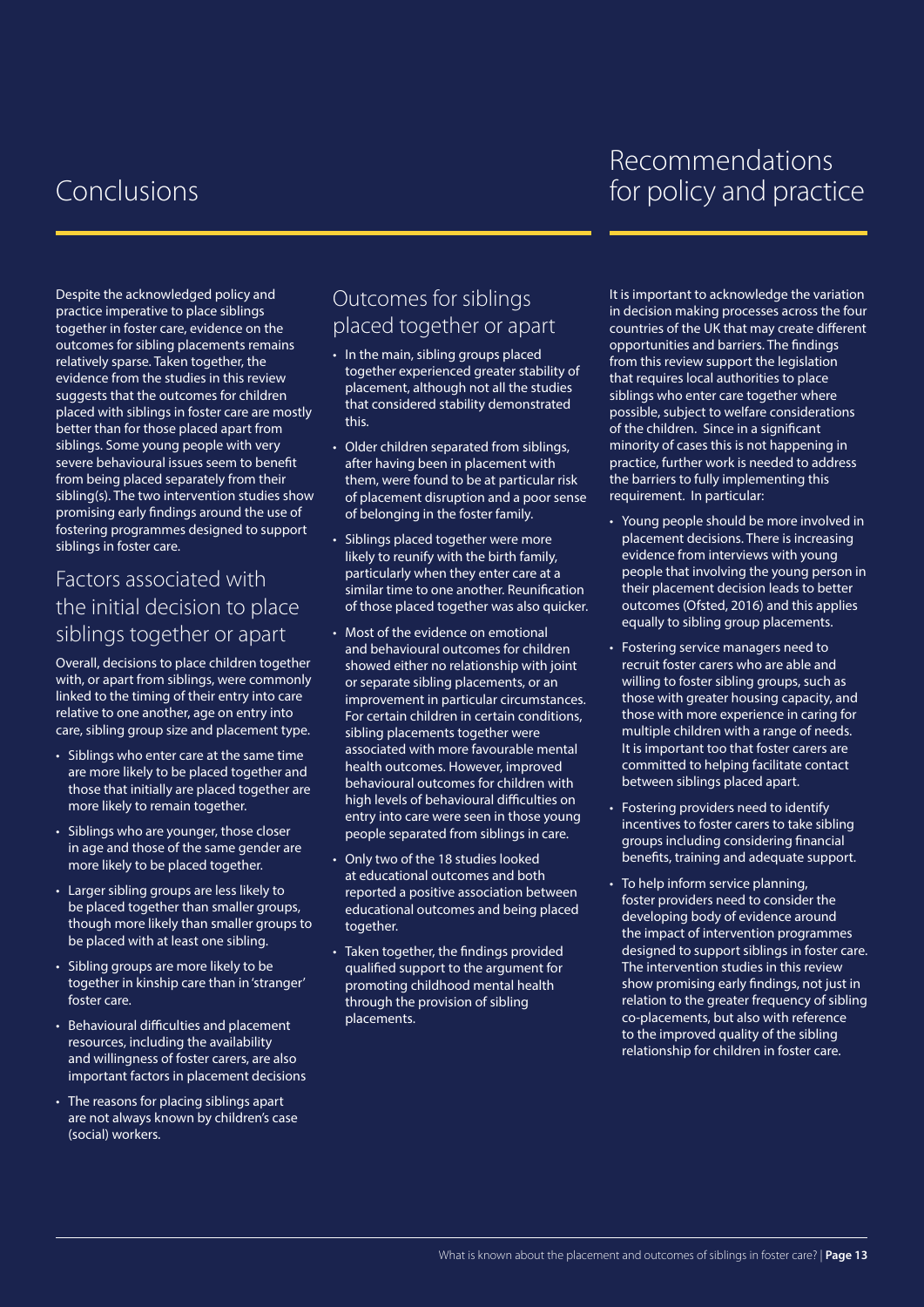## Recommendations for further research

Five key messages for future research emerge from this review:

- The definition of sibling adopted in future research must be clearly defined and as far as possible, attempts should be made to standardise definitions internationally in order to enable comparisons to be drawn across studies. Studies that artificially curb the parameters of what is defined as a sibling relationship, will only be able to present a partial understanding of the sibling experience.
- While several studies in this review utilised longitudinal designs, further studies should be encouraged to do so since this enables patterns of placement which change between being placed apart or together to be taken into account and longer term outcomes to be assessed. Continuity of placements and permanence are important outcomes to consider in all such studies.
- Further studies are needed to strengthen the evidence base around the relationship between sibling placement status and well-being. The way in which well-being is defined and measured varies greatly, which contributes to the challenges in obtaining clear evidence.
- Given the proven relationship between education and subsequent employment, health, housing and crime, more studies are needed that examine the relationship between educational outcomes in the context of sibling placement status.
- There is an urgent need to develop and strengthen the evidence base regarding the effectiveness of intervention programmes aimed at supporting siblings in foster care.

The importance of the sibling relationship was reiterated in every study. As a caseworker in the research by McDowell (2015, p.54) observed:

*"Siblings are the longest relationship most [children and young people] will have and we have a duty to assist in maintaining and sustaining those relationships. Siblings may be the most crucial support to each other post eighteen."* (McDowell, 2015, p.54)

It is hoped that this review makes a contribution to developing our understanding of the experiences for siblings in foster care, to help inform placement decisions that ensure the best possible outcomes for our 'looked after' children.

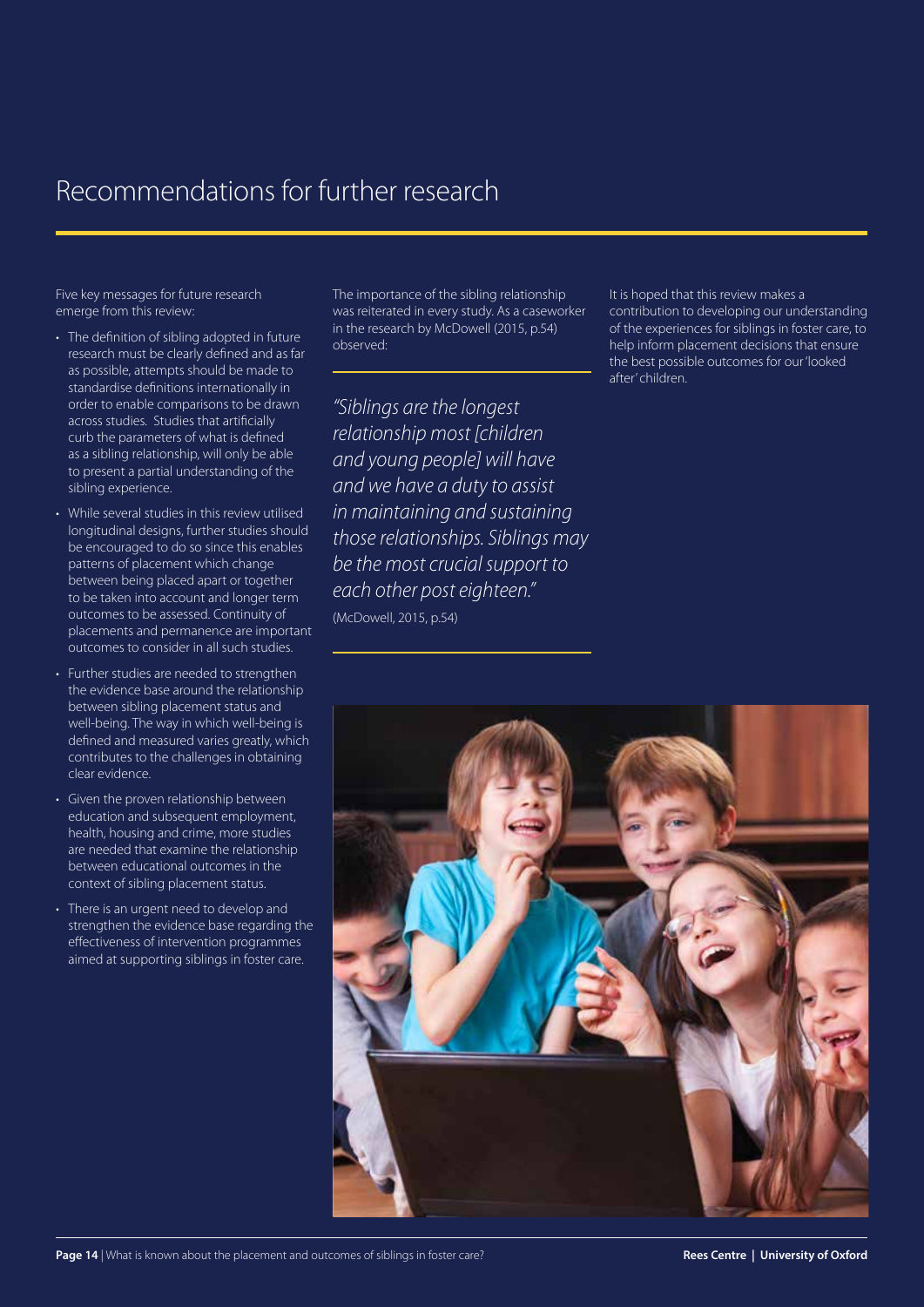# References

Akin, B. (2011) Predictors of foster care exits to permanency: A competing risk analysis of reunification, guardianship and adoption. *Children and Youth Services Review*, 33, 999-1011.

Albert, V. and King, W. (2008) Survival analysis of the dynamics of sibling experiences in foster care. *Families in Society*, 89(4), 533-541.

Azmitia, M. and Hesser, J. (1993) Why siblings are important agents of cognitive development: A comparison of siblings and peers. *Child Development*, 64, 430-444.

Barth, R., Lloyd, C., Green, R., James S., Leslie, L. and Landsverk, J. (2007) Predictors of placement moves among children with and without emotional and behavioral disorders. *Journal of Emotional and Behavioral Disorders*, 15(1), 46-55.

Boddy, J. (2013) *Understanding Permanence for Looked After Children: A review of research for the Care Inquiry*. London: The Care Inquiry.

Cicirelli, V. (1995) *Sibling relationships across the lifespan*. New York: Plenum Press.

Davies, K. (2015) Siblings, Stories and the Self: The Sociological Significance of Young People's Sibling Relationships. *Sociology*, 49(4), 679-695.

Department for Education (2016) *Children looked after in England (including adoption): 2015 -2016.* SFR41/2016. London: DfE.

Downey, D. and Condron, D. (2004) Playing well together in kindergarten: The benefits of siblings at home. *Journal of Marriage and Family,* 66(2), 333-350.

Drapeau, S., Simard, M., Beaudry, M. and Charbonneau, C. (2004) Siblings in family transitions. *Family Relations*, 49, 77-85.

Dunn, J. (2002). Sibling relationships. In Smith, P. and Hart, C. (Eds.) *Blackwell handbook of childhood social development.* Malden, MA: Blackwell.

Dunn, J. (2007) Siblings and socialization. In Grusec, J. and Hastings, P. (eds) *Handbook of socialization*, New York: Guilford Press.

Edwards, R., Hadfield, L., Lucey, H. and Mauthner, M. (2006) *Sibling Identity and Relationships: Sisters and Brothers.* London: Routledge.

Flynn, R., Tessier, N. and Coulombe, D. (2013) Placement, protective and risk factors in the educational success of young people in care: cross-sectional and longitudinal analyses. *European Journal of Social Work,* 16(1), 70-87.

Gamble, W., Yu, J. and Kuehn, E. (2011) Adolescent sibling relationship quality and adjustment: sibling trustworthiness and modeling as factors directly and indirectly influencing these associations. *Review of Social Development,* 20(3), 605-623.

Hegar, R. (2005) Sibling placement in foster care and adoption: An overview of international research. *Children and Youth Services Review*, 27, 717-739.

Hegar, R. and Rosenthal, J. (2011) Foster children placed with or separated from siblings: Outcomes based on a national sample. *Children and Youth Services Review*, 33, 1245-1253.

Herrick, M. and Piccus, W. (2005) Sibling connections: The importance of nurturing sibling bonds in the foster care system. *Children and Youth Services Review*, 27, 845-961.

James, S., Monn, A., Palinkas, L. and Leslie, L. (2008) Maintaining sibling relationships for children in foster and adoptive placements. *Children and Youth Services Review*, 30, 90-106.

Jones. C. (2016) Sibling relationships in adoptive and fostering families: A review of the international research literature. *Children and Society*, 30, 324-334.

Katz, C. and Hamama, L. (2016) The Sibling Relationship in the Context of Child Maltreatment: What Do We Know? What Are the Directions for the Future? Trauma, Violence and Abuse, doi:10.1177/1524838016659878.

Kiraly, M. (2015) *A review of kinship carer surveys*. Melbourne: Australian Institute Family Studies.

Kosonen, M. (1996) Maintaining sibling relationships - neglected dimension in child care practice. *British Journal of Social Work,* 26, 809-822.

Leathers, S. (2005) Separation from siblings: associations with placement adaptation and outcomes among adolescents in long-term foster care. *Children and Youth Services Review,* 27, 793-819.

Lery, B., Shaw, T. and Magruder, J. (2005) Using administrative child welfare data to identify sibling groups. *Children and Youth Services Review*, 27, 783-791.

Linares, L., Li, M., Shrout, P., Brody, G. and Pettit, G. (2007) Placement shift, sibling relationship quality, and child outcomes in foster care: a controlled study. *Journal of Family Psychology*, 21, 736-743.

Linares, L., Jimenez, J., Nesci, C., Pearson, E., Beller, S., Edwards, N. and Levin-Rector, A. (2015) Reducing sibling conflict in maltreated children placed in foster homes. *Prevention Science,* 39, 1-10.

McBeath, B., Kothari, B., Blakeslee, J., Lamson-Siu, E., Linares, L., Sorenson, P., Jimenez, J., Pearson, E. and Shlonsky, A. (2014) Intervening to Improve Outcomes for Siblings in Foster Care: Conceptual, Substantive, and Methodological Dimensions of a Prevention Science Framework. *Child Youth Services Review*, 1(39), 1-10.

McCormick, A. (2010) Siblings in foster care: An overview of research, policy and practice. *Journal of Public Child Welfare*, 4, 198-218.

McDowall, J. (2015) *Sibling placement and contact in out-of-home care*. Sydney: CREATE Foundation.

Milevsky, A. (2011) *Sibling relationships in childhood and adolescence.* New York, Chichester: Columbia University Press.

Office of the Guardian for Children and Young People. (2012). *2011-12 annual report. Adelaide: Office of the Guardian for Children and Young People.* Available at: http://www.gcyp.sa.gov.au/2012/11/ annual-report-2011-12/

Ofsted (2012) *Children's Care Monitor 2011: Children on the State of Social Care in England*. Manchester: **Ofsted** 

Ofsted (2015) *National Statistics, Fostering in England 2014-2015*. Manchester: Ofsted.

Ofsted (2016) *Social care questionnaires 2016: what children and young people told Ofsted*. London: Ofsted. Available at: http://www.slideshare.net/ Ofstednews/scq2016whatcyptoldus-69486300

Rast, J. and Rast, J.E. (2014) Neighbor to family: supporting sibling groups in foster care. Families in Society: *The Journal of Contemporary Social Services,* 95, 83-91.

Richardson, S. and Yates, T. (2014) Siblings in foster care: A relational path to resilience for emancipated foster youth. *Children and Youth Services Review,* 47, 378-388.

Ross, H. and Milgram, J. (1982) Important variables in adult sibling relationships: A qualitative study. In Lamb, M.E and Sutton-Smith, B. (1982) *Sibling relationships: Their nature and significance across the life-span,* New Jersey: Lawrence Erlbaum Associates Inc.

Sebba, J., Berridge, D., Luke, N., Fletcher, J., Bell, K., Strand, S., Thomas, S., Sinclair, I. and O'Higgins, A. (2015) *The Educational Progress of Looked After Children in England: Linking Care and Educational Data*. Oxford/Bristol: Rees Centre/University of Bristol. Shlonsky, A., Webster, D. and Needell, B. (2003). The ties that bind: A cross-sectional analysis of siblings in foster care. *Journal of Social Service Research*, 29(3), 2752.

Shlonsky, A., Bellamy, J., Elkins, J. and Ashare, C. (2005) The other kin: Setting the course for research, policy and practice with siblings in foster care. *Children and Youth Services Review*, 27, 697- 716.

Tarren-Sweeney, M. and Hazel, P. (2005) The mental health and socialization of siblings in care. *Children and Youth Services Review*, 27(7), 821-843.

Waid, J. (2014) Sibling Foster Care, Placement Stability, and Well-Being: A Theoretical and Conceptual Framework. *Journal of Family Social Work*, 17(3), 283-297.

Washington, K. (2007) Research Review: Sibling placement in foster care: a review of the evidence. *Child and Family Social Work*, 12, 426-433.

Webster, D., Shlonsky, A., Shaw, T. and Brookhart, M. (2005) The ties that bind II: reunification for siblings in out-of-home care using a statistical technique for examining non-independent observations. *Children and Youth Services Review*, 27, 765-782.

Welsh Government (2016) *Adoptions, outcomes and placements for children looked after by local authorities in Wales, 2015-16 – Revised*. Statistical First release SDR 132/2016R. Statistics for Wales.

White, L. (2004) Sibling relationships over the life course: A panel analysis. *Journal of Marriage and Family,* 63(2), 555-568.

Wojciak, A., McWey, L. and Helfrich, C. (2013) Sibling relationships and internalizing symptoms of youth in foster care. *Children and Youth Services Review*, 35, 1071-1077.

Wojciak, A. (2016) 'It's complicated.' Exploring the meaning of sibling relationships of youth in foster care. *Child and Family Social Work,* doi:10.1111/ cfs.12345.

Wulczyn, F. and Zimmerman, E. (2005) Sibling placements in longitudinal perspective. *Children and Youth Services Review*, 27, 741-763.

Yu, J. and Gamble, W. (2008) Familial correlates of overt and relational aggression between young adolescent siblings. *Journal of Youth and Adolescence,* 37, 655.673.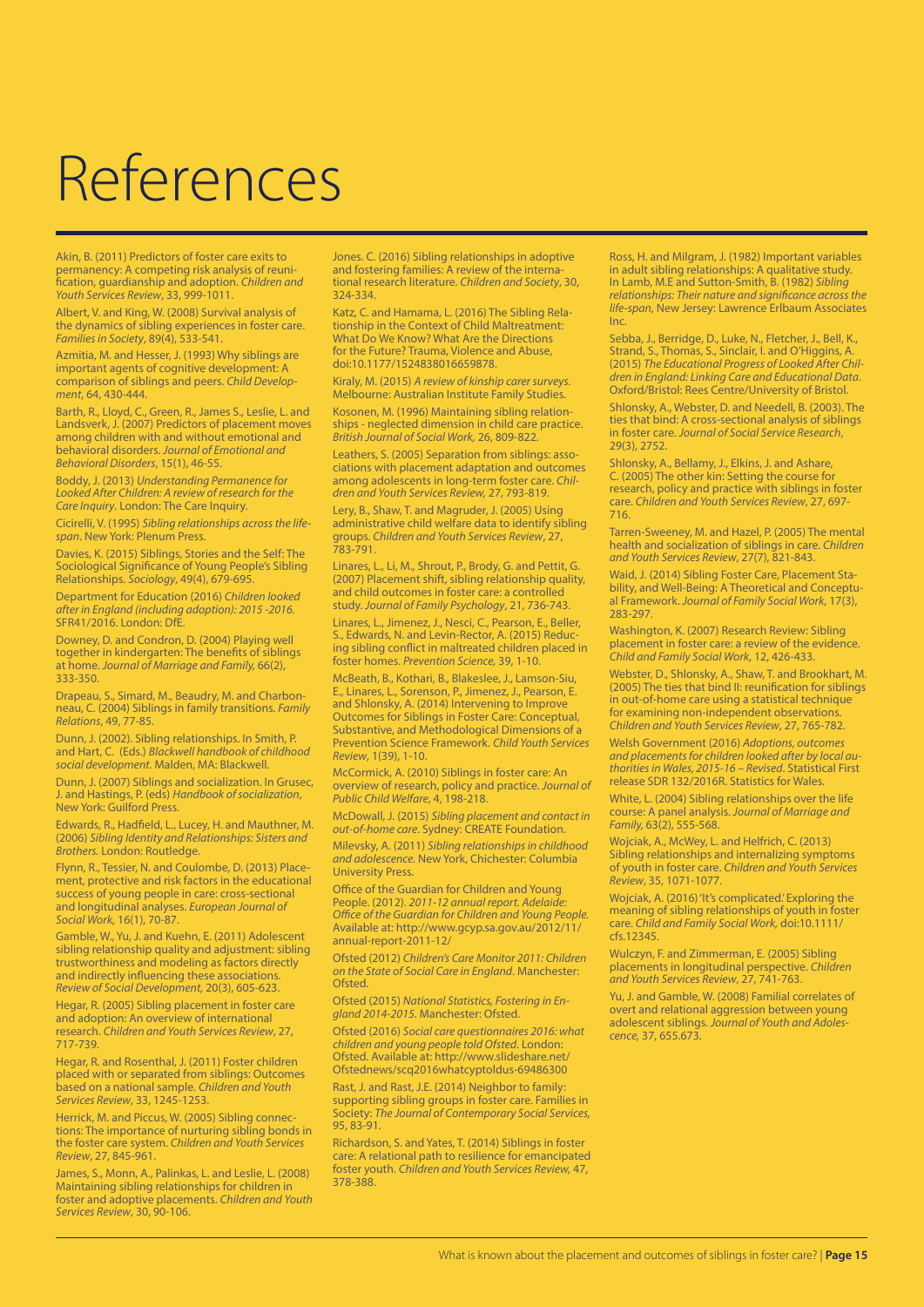# Appendix

# Table of included studies

| Study                                                                                                                                    | Participants                                                                                         | Data source                                                                                                                                                                         | <b>Results</b>                                                                                                                                                                                           |
|------------------------------------------------------------------------------------------------------------------------------------------|------------------------------------------------------------------------------------------------------|-------------------------------------------------------------------------------------------------------------------------------------------------------------------------------------|----------------------------------------------------------------------------------------------------------------------------------------------------------------------------------------------------------|
| Akin (2011), USA                                                                                                                         | 3351 children, tracked for<br>30-42 months                                                           | Administrative<br>database                                                                                                                                                          | • Children in completely intact sibling placements and<br>children without siblings in placement at all more likely to<br>reunify than those in completely separated placement.                          |
|                                                                                                                                          |                                                                                                      |                                                                                                                                                                                     | Children in completely intact sibling placements more likely<br>to exit care to guardianship than other placement types.                                                                                 |
|                                                                                                                                          |                                                                                                      |                                                                                                                                                                                     | Children in completely intact sibling placements more likely<br>to exit care via adoption than those in completely separated<br>sibling placements.                                                      |
| <b>Albert and King</b><br>602 children in foster care.<br>with at least one sibling in<br>(2008), USA                                    | Administrative<br>database                                                                           | Size of sibling group, age differential between children, and<br>timing of entry into care associated with placement status.                                                        |                                                                                                                                                                                                          |
|                                                                                                                                          | care during study period.<br>Tracked for 19 months                                                   |                                                                                                                                                                                     | Siblings placed completely or partially together reunify at a<br>faster rate than those placed completely apart.                                                                                         |
|                                                                                                                                          |                                                                                                      |                                                                                                                                                                                     | Reunification substantially higher for siblings entering care in<br>$\bullet$<br>the same month than for those entering care more than one<br>month apart.                                               |
|                                                                                                                                          |                                                                                                      |                                                                                                                                                                                     | Relationship suggested between placement stability and<br>completely intact sibling placements.                                                                                                          |
| Barth, Lloyd, Green,<br>725 children in care, with<br>James, Leslie and<br>and without emotional<br>Landsverk (2007),<br>and behavioural | Interviews with<br>children and families.<br>CBCL completed by                                       | Children living with siblings less likely have emotional and<br>behavioural difficulties than those not living with siblings (or<br>only children).                                 |                                                                                                                                                                                                          |
| <b>USA</b>                                                                                                                               | difficulties                                                                                         | substitute carers                                                                                                                                                                   | • For children with emotional and behavioural difficulties<br>(n=362) more placement moves were predicted for those<br>not residing with siblings.                                                       |
| Drapeau, Simard,<br><b>Beaudry and</b><br>Charbonneau (2000),                                                                            | 294 sibling groups<br>(including 150 groups<br>who entered foster care)                              | Questionnaire<br>completed by<br>children's case                                                                                                                                    | Children split from siblings in foster care are more often<br>older, have a greater age gap with siblings, and are of a larger<br>sibling group size, than children living with siblings.                |
| Canada                                                                                                                                   | workers                                                                                              |                                                                                                                                                                                     | Children split from siblings experience more placement<br>instability (more previous placements) than those in intact<br>sibling groups.                                                                 |
|                                                                                                                                          |                                                                                                      |                                                                                                                                                                                     | Children living in sibling group perceived as having more<br>harmonious relationships with their brothers and sisters than<br>children in split sibling groups.                                          |
|                                                                                                                                          |                                                                                                      |                                                                                                                                                                                     | Children living in sibling group experience less change in<br>sibling relationship than children split form siblings.                                                                                    |
| <b>Hegar and Rosenthal</b><br>(2011), USA                                                                                                | 1114 children in foster<br>Administrative<br>database, which<br>care, with sibling/s also<br>in care | included child, foster                                                                                                                                                              | Foster carer, child and teacher reports showed no overall<br>difference in behavioural problems, by sibling placement<br>status.                                                                         |
|                                                                                                                                          | carer and teacher<br>reports                                                                         | In non-kinship care, teachers reported more problematic<br>externalizing behaviour for the partially intact (splintered)<br>group, than for the completely separated (split) group. |                                                                                                                                                                                                          |
|                                                                                                                                          |                                                                                                      |                                                                                                                                                                                     | As rated by teachers, academic performance in the<br>completely intact sibling group exceeded that in both<br>partially intact sibling group and split siblings group.                                   |
|                                                                                                                                          |                                                                                                      |                                                                                                                                                                                     | Children in the splintered sibling group responded more<br>favourably than those in the split group to questions of<br>closeness to the primary caregiver and liking the people in<br>the foster family. |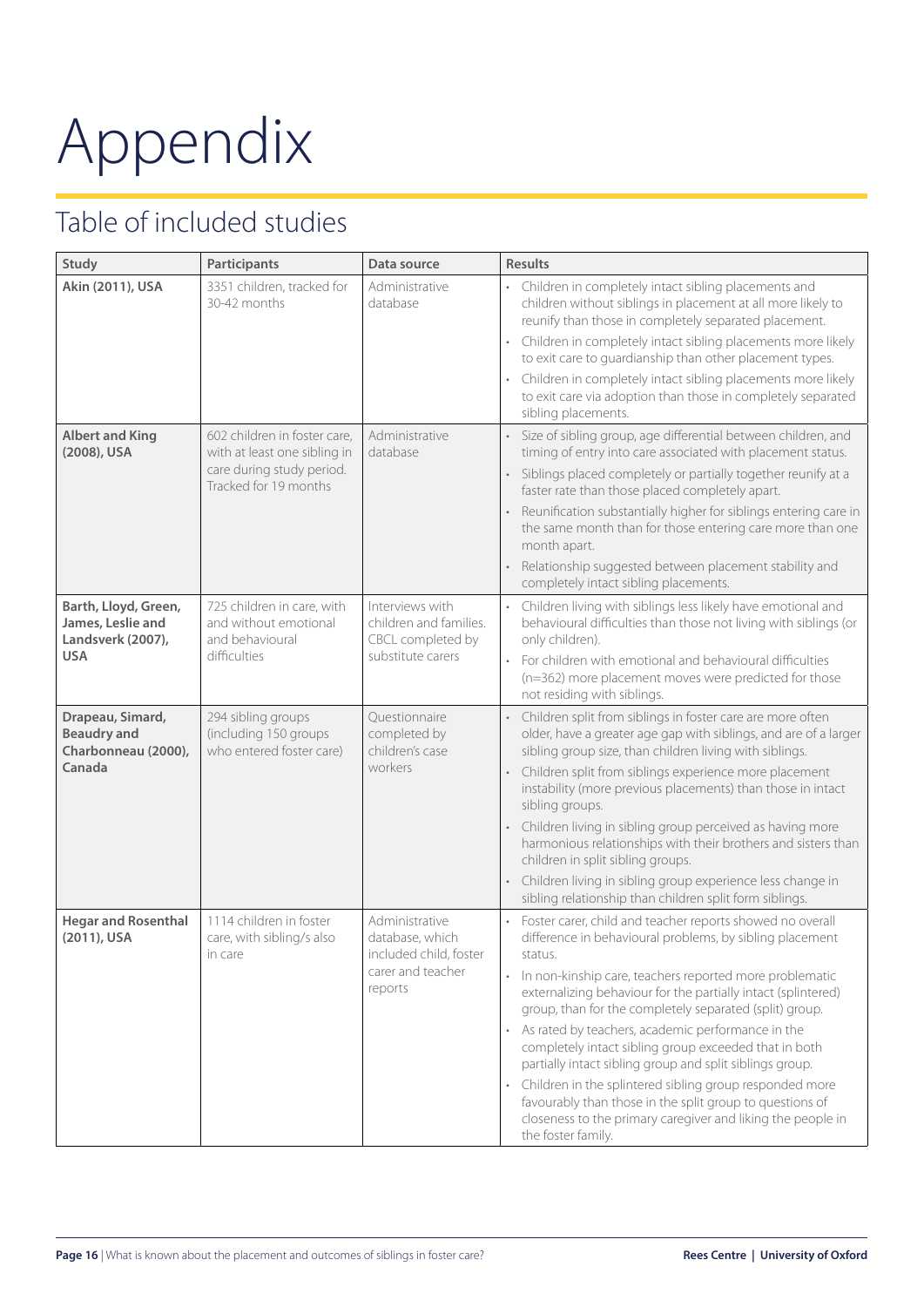| Study                                                                                 | Participants                                                                                                                                                    | Data source                                                                                                              | <b>Results</b>                                                                                                                                                                                                                                                                                                                                                                                                                                                                                                                                                                                                                                                                                        |
|---------------------------------------------------------------------------------------|-----------------------------------------------------------------------------------------------------------------------------------------------------------------|--------------------------------------------------------------------------------------------------------------------------|-------------------------------------------------------------------------------------------------------------------------------------------------------------------------------------------------------------------------------------------------------------------------------------------------------------------------------------------------------------------------------------------------------------------------------------------------------------------------------------------------------------------------------------------------------------------------------------------------------------------------------------------------------------------------------------------------------|
| James, Monn,<br><b>Palinkas and Leslie</b><br>(2008), USA                             | 14 fostered or adopted<br>children                                                                                                                              | Semi structured<br>interview with care<br>givers                                                                         | • Contact between children varied greatly in frequency and<br>quality.<br>· Placement histories (a. never lived together, b. once lived<br>together, now separated c. currently placed with siblings)<br>were important determinant of contact maintenance.                                                                                                                                                                                                                                                                                                                                                                                                                                           |
| Leathers (2005), USA                                                                  | 197 adolescents in long<br>term foster care, with at<br>least one sibling also in<br>care. Tracked for five years.                                              | Interviews with case<br>workers and foster<br>carers                                                                     | Adolescents placed alone after a history of joint sibling<br>placements were at greater risk for placement disruption<br>than those who were placed with a consistent number of<br>siblings.<br>The association was mediated by a weaker sense of<br>integration and belonging in the foster home for those<br>placed alone with a history of sibling placements.<br>Those placed alone (either throughout their stay or with a<br>history of sibling co-placement) were less likely to exit to<br>adoption or guardianship than those with consistent joint<br>sibling placements.<br>Sibling placements not related to whether or not children<br>returned home (reunification).                    |
| Linares, Li, Shrout<br>(2007), USA                                                    | 156 children in foster care,<br>with a sibling who entered<br>care at the same time.<br>Followed up at 14 months.                                               | Interviews with<br>biological parents and<br>children.                                                                   | Placement group type (always together, always apart, initially<br>together now apart) did not affect child behaviour problems<br>at follow-up.<br>Compared to siblings in continuous placement (either<br>together or apart), siblings in disrupted placement with<br>high initial behaviour problems were rated as having fewer<br>problems at follow-up, while siblings in disrupted placement<br>with low initial behaviour problems were rated as having<br>more problems at follow-up.                                                                                                                                                                                                           |
| Linares, Jimenez,<br>Nesci, Pearson, Beller,<br>Edwards, Levin-<br>Rector (2015), USA | 22 sibling pairs, living<br>together in foster<br>care, randomised into<br>intervention group<br>(promoting sibling<br>bonds programme) and<br>comparison group | Observed sibling<br>interaction quality and<br>foster carer reports of<br>mediation strategies<br>and sibling aggression | Intervention pairs showed higher positive and negative<br>interaction quality and lower sibling conflict during play than<br>comparison pairs.<br>Foster carers in the intervention group reported more<br>conflict mediation strategies than those in the comparison<br>group.<br>Foster carers in intervention group reported lower sibling<br>physical aggression from the older toward the younger child<br>than those in the comparison group.                                                                                                                                                                                                                                                   |
| McDowall, (2015),<br><b>Australia</b>                                                 | 1160 children in out of<br>home care, plus 116 case<br>workers involved directly<br>in dealing with 1022<br>children in out of home<br>care.                    | Surveys completed<br>by young people and<br>case workers                                                                 | 29% of children reported living with all their brothers and<br>sisters; 35% resided with some of their siblings and 36% did<br>not live with any siblings. 78% of 8-9 year olds lived with at<br>least one sibling in care, 47% of 15-17 year olds were split<br>from all siblings in care.<br>Greater placement stability evident for children who<br>remained together with siblings.<br>Case workers reported fewer children to be split or partially<br>split from siblings in care.<br>17% of case workers believed they had been quite or very<br>successful in ensuring that children in their care were placed<br>with siblings, whilst 30% reported having achieved little or<br>no success. |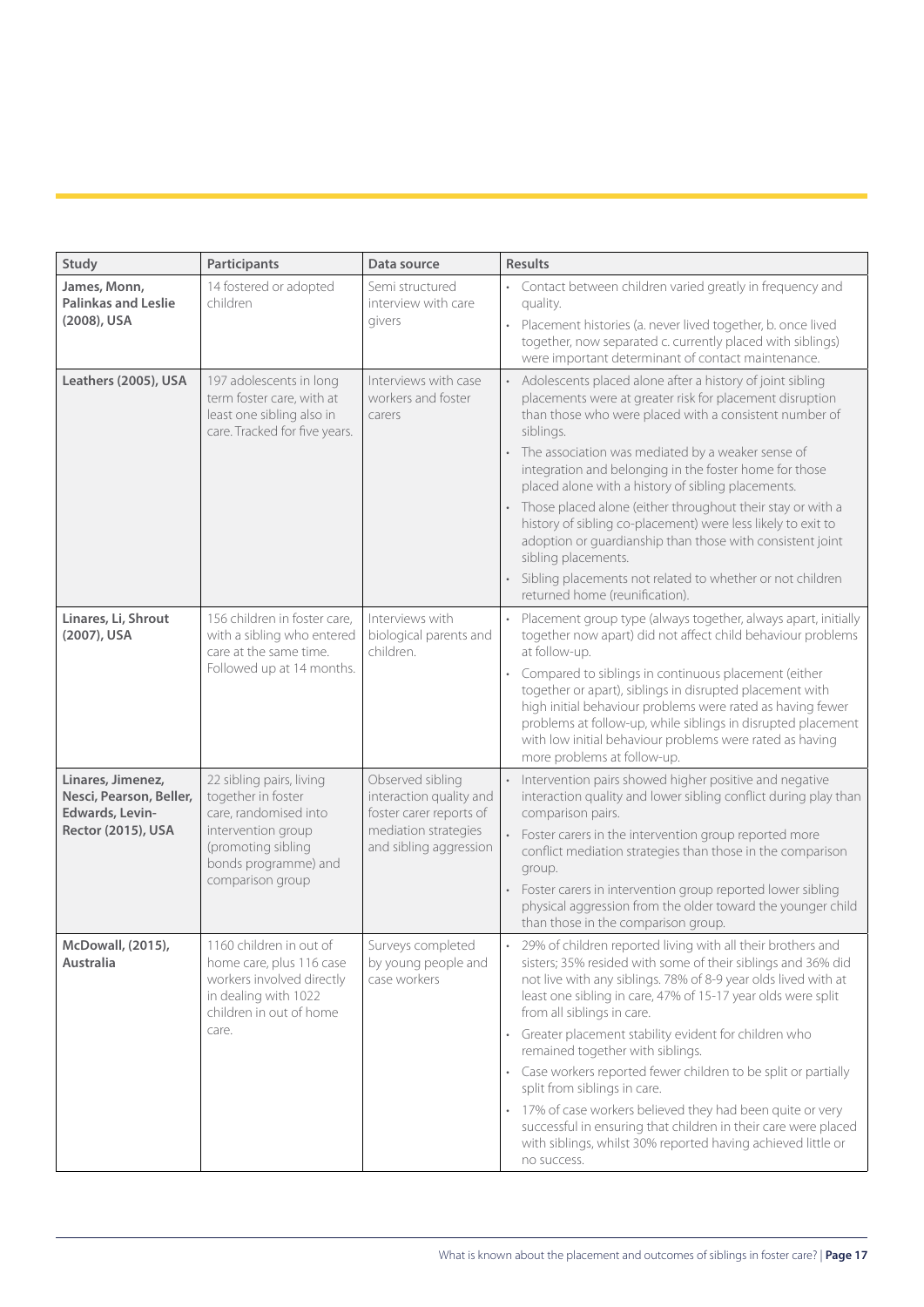# Appendix

# Table of included studies cont....

| Study                                                          | Participants                                                                                                                                                                                                                                                        | Data source                                                                     | <b>Results</b>                                                                                                                                                                                                                                                                                                                                                                                                                                                                                                                                                                                                                                                                                                                                                                            |
|----------------------------------------------------------------|---------------------------------------------------------------------------------------------------------------------------------------------------------------------------------------------------------------------------------------------------------------------|---------------------------------------------------------------------------------|-------------------------------------------------------------------------------------------------------------------------------------------------------------------------------------------------------------------------------------------------------------------------------------------------------------------------------------------------------------------------------------------------------------------------------------------------------------------------------------------------------------------------------------------------------------------------------------------------------------------------------------------------------------------------------------------------------------------------------------------------------------------------------------------|
| Rast and Rast (2014),<br><b>USA</b>                            | 834 children in foster care<br>with siblings also in care<br>Half the sample (n=417)<br>received a foster care<br>programme that prepares<br>siblings for permanency.<br>Matched group of<br>children (n=417) in receipt<br>of traditional foster care<br>services. | Children's services<br>records                                                  | Significant improvement in stability of placement, time to<br>permanent placement, and cost of care for children receiving<br>NTF services compared to children in receipt of traditional<br>foster care services.                                                                                                                                                                                                                                                                                                                                                                                                                                                                                                                                                                        |
| <b>Richardson and Yates</b><br>(2014), USA                     | 170 recent care leavers.                                                                                                                                                                                                                                            | Three-hour semi-<br>structured interview<br>(including computer<br>survey)      | Placement with sibling/s related to more coherent narrative<br>of foster care influences and experiences, particularly for<br>males.<br>Direct relationship between the proportion of time spent<br>with a sibling in foster placement and educational outcomes.<br>No relationship between the proportion of time spent with<br>a sibling in foster placement and occupational competence,<br>housing quality, relational adjustment or civic engagement.                                                                                                                                                                                                                                                                                                                                |
| Shlonsky, Webster<br>and Needell (2003),<br><b>USA</b>         | 11,718 children in foster<br>care, with at least one<br>sibling also in foster care.                                                                                                                                                                                | Administrative<br>database                                                      | Siblings more likely to be placed all together when group<br>size is smaller, does not contain teenagers, has an age span<br>between oldest and youngest of less than 4 years, reside in<br>kinship foster care, and when all enter care within 30 days of<br>one another.<br>Siblings more likely to be placed with at least one sibling<br>when group size is larger, does not contain teenagers, has an<br>age span between oldest and youngest of less than 4 years,<br>reside in kinship foster care, and when all enter care within<br>30 days of one another. When children are separated, the<br>very youngest are more often split from the sibling group.<br>Sibling pairs of the same gender have 1.5 odds of being<br>placed with sibling, then siblings of different gender. |
| <b>Tarren-Sweeney</b><br>and Hazell (2005),<br>Australia       | 347 children aged 4-11<br>living in foster (86%) or<br>kinship (14%) care.                                                                                                                                                                                          | Base line survey, CBCL<br>and ACC completed<br>by carers. Case file<br>records. | Children separated from all their siblings experienced similar<br>placement stability to those placed with at least one sibling.<br>• Girls separated from all their siblings had poorer mental<br>health and socialisation than girls residing with at least one<br>sibling.<br>Age on entry into care was not associated with sibling<br>placement status.                                                                                                                                                                                                                                                                                                                                                                                                                              |
| Webster, Shlonsky,<br><b>Shaw and Brookhart</b><br>(2005), USA | 15,517 children with at<br>least one sibling also in<br>care.<br>Tracked for one year                                                                                                                                                                               | Administrative<br>database                                                      | Siblings initially placed together (completely or partially<br>intact) more likely to reunify.<br>• Children who enter care within one month of sibling/s more<br>likely to reunify.<br>Size of sibling group does not affect likelihood of<br>reunification.                                                                                                                                                                                                                                                                                                                                                                                                                                                                                                                             |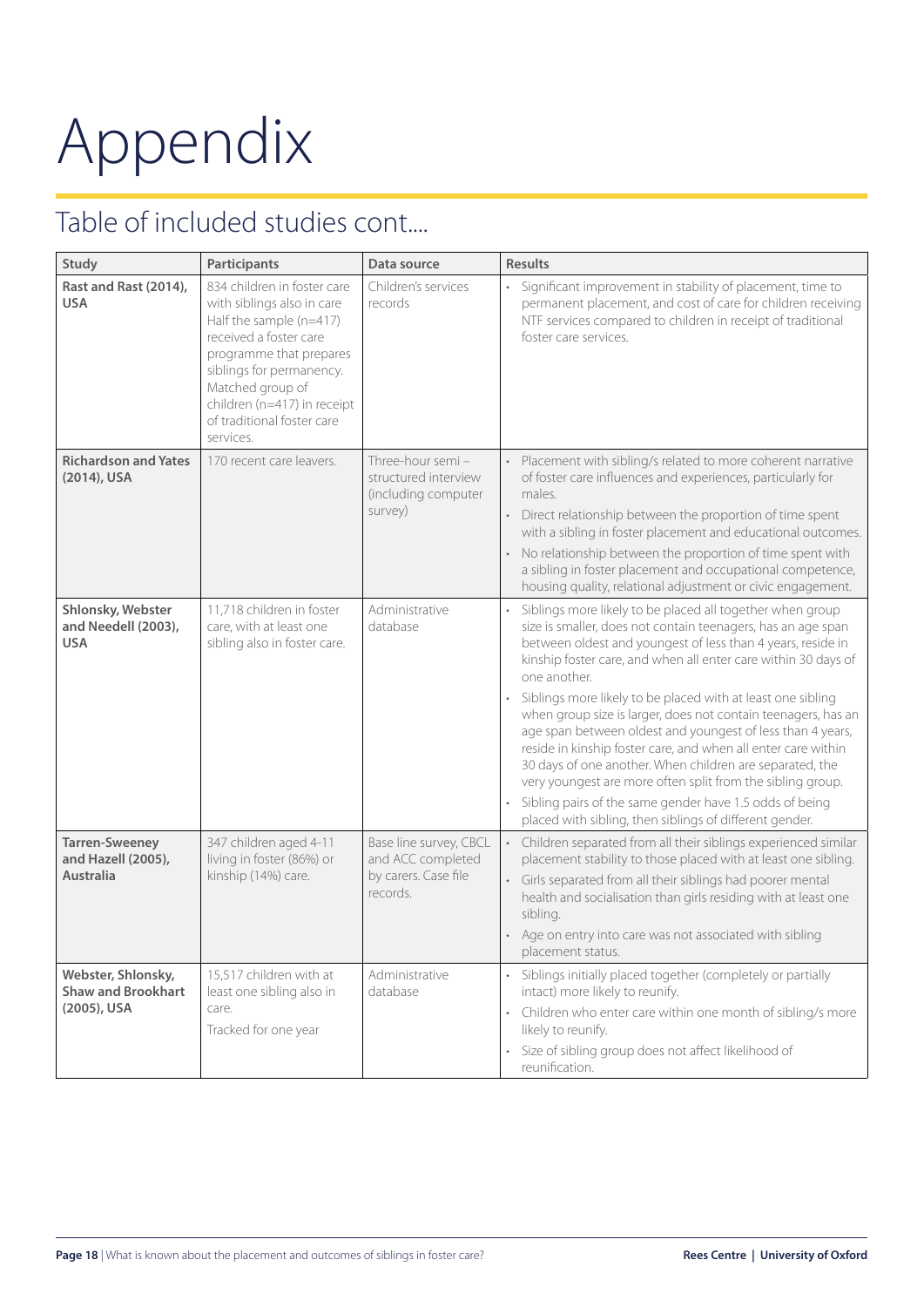# Appendix

| Study                                                 | Participants                                                                                                                          | Data source                                                                                                                                        | <b>Results</b>                                                                                                                                                                                                                                                                                                                                                                                                                                                                                                                                                                                                                                                                                                           |
|-------------------------------------------------------|---------------------------------------------------------------------------------------------------------------------------------------|----------------------------------------------------------------------------------------------------------------------------------------------------|--------------------------------------------------------------------------------------------------------------------------------------------------------------------------------------------------------------------------------------------------------------------------------------------------------------------------------------------------------------------------------------------------------------------------------------------------------------------------------------------------------------------------------------------------------------------------------------------------------------------------------------------------------------------------------------------------------------------------|
| Wojciak, McWey and<br>Helfrich (2013), USA            | 152 adolescents in foster<br>care                                                                                                     | Selected data from<br>national survey.<br>Trauma measure and<br>sibling relationship<br>data provided by<br>children. CBCL<br>completed by carers. | Majority of sample (74%) currently separated from their<br>sibling/s.<br>Of those not living with a sibling, nearly three quarters saw<br>their sibling monthly or less frequently, one third reported<br>never having contact with their sibling. Three quarters<br>children separated from siblings wanted more sibling<br>contact.<br>Positive sibling relationships as reported by the young<br>$\bullet$<br>people significantly mediated the effects of trauma on<br>internalising symptoms.                                                                                                                                                                                                                       |
| Wojciak (2016), USA                                   | 173 children in foster care.<br>staying for one week at a<br>camp set up to enhance<br>the sibling relationships of<br>fostered youth | Survey completed by<br>the young people.                                                                                                           | The importance of a brother or sister for young people in<br>foster care centred around five themes<br>a) Bond: knowing they are connected to someone and not<br>alone.<br>b) Dependable: Someone to depend on in the absence of<br>feeling able to depend on others.<br>c) Fulfilment: Someone to love them no matter what.<br>d) Despair: Sadness experienced as a result of being separated.<br>e) Separation: Impact on relationship with siblings.                                                                                                                                                                                                                                                                  |
| <b>Wulczyn and</b><br>Zimmerman (2005),<br><b>USA</b> | 106,563 children entering<br>care with sibling/s also<br>in care. Tracked for four<br>years                                           | Administrative<br>database                                                                                                                         | Although siblings often enter care on the same day, they<br>make up less than half the groups entering care.<br>Children who follow their siblings into care are much less<br>$\bullet$<br>likely to be placed with a sibling compared to siblings<br>entering foster care on the same day.<br>Small sibling groups and entry into relative care, are more<br>likely to be placed intact.<br>More sibling groups intact at 6 months as a percentage of<br>$\bullet$<br>children still in care than at the time of placement.<br>Separated siblings who remain in care are sometimes<br>brought together over time, sibling group size and<br>placement type affect the likelihood that siblings are<br>brought together. |